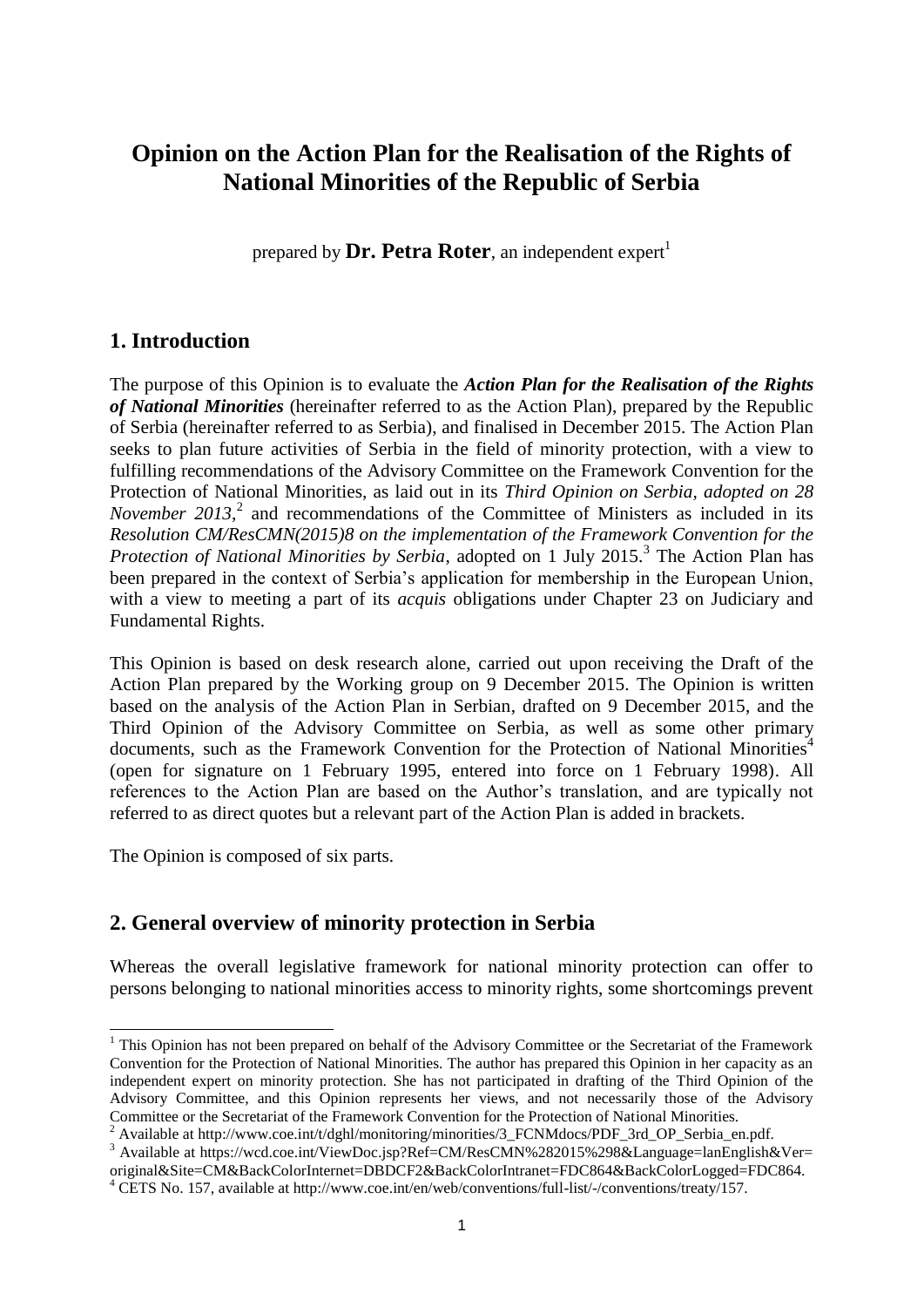effective implementation in practice. In its Third Opinion on Serbia, the Advisory Committee acknowledged "commendable provisions aimed at promoting the protection of the rights of persons belonging to national minorities" and "significant efforts to develop comprehensive policies to promote equal opportunities for the Roma", it also noted a lack of integration strategy, concerning inter-ethnic relations, and problems with regard to implementation of minority protection, particularly outside of Vojvodina and with respect to persons belonging to smaller minorities, some of these problems resulting from "flaws in the Law on National Councils of National Minorities, as well as conflicts with provisions of other laws".<sup>5</sup>

The Action Plan (I. Current overview) seeks to address problems with regard to the implementation of the legal framework for the protection of national minorities in Serbia, and in particular to deal with inconsistencies in implementation.

### **3. Participation and transparency**

The preparation of the Action Plan (I. Current overview), in all its phases, has been based on the government's commitment to ensure full inclusion and participation of all relevant stakeholders, including representatives of national minorities and of the civil society, and on achieving full transparency in all phases – from drafting to its implementation and in the process of monitoring of its implementation. This is commendable.

One of the potentially biggest general weaknesses of the Action Plan, in its individual parts in specific issue-areas, lies in its insufficient attention being devoted to effective participation of persons belonging to national minorities or national minorities through their representatives in either the planned changes in minority protection, or in the process of implementation and its monitoring.<sup>6</sup>

# **4. Analysis of individual Sections of the Action Plan**

Part four of the present Opinion follows the structure of the Action Plan, including its Sections I–XI, titled as: Personal scope of application of minority protection; Prohibition of discrimination; Area of culture and the media; Freedom of religion; The use of language and script; Education; Democratic participation; Adequate representation of persons belonging to national minorities in the public sector and public enterprises; National councils of national minorities; Economic status of persons belonging to national minorities; International cooperation.

#### **4.I. Personal scope of application of minority protection**

The Action Plan (I. Strategic objective) seeks to achieve a strategic objective of applying minority protection according to the personal principle and the autonomous self-identification of individuals as persons belonging to national minorities. Simultaneously, the Action Plan (*ibid*.) also seeks to improve mechanisms to enumerate persons belonging to national minorities and protect personal data of persons belonging to minority communities. By

<sup>&</sup>lt;sup>5</sup> Advisory Committee, Third Opinion on Serbia, Executive Summary.

<sup>&</sup>lt;sup>6</sup> For details where minority participation is not explicitly envisaged or where no detailed attention is paid to effective participation of national minorities, see specific sections below.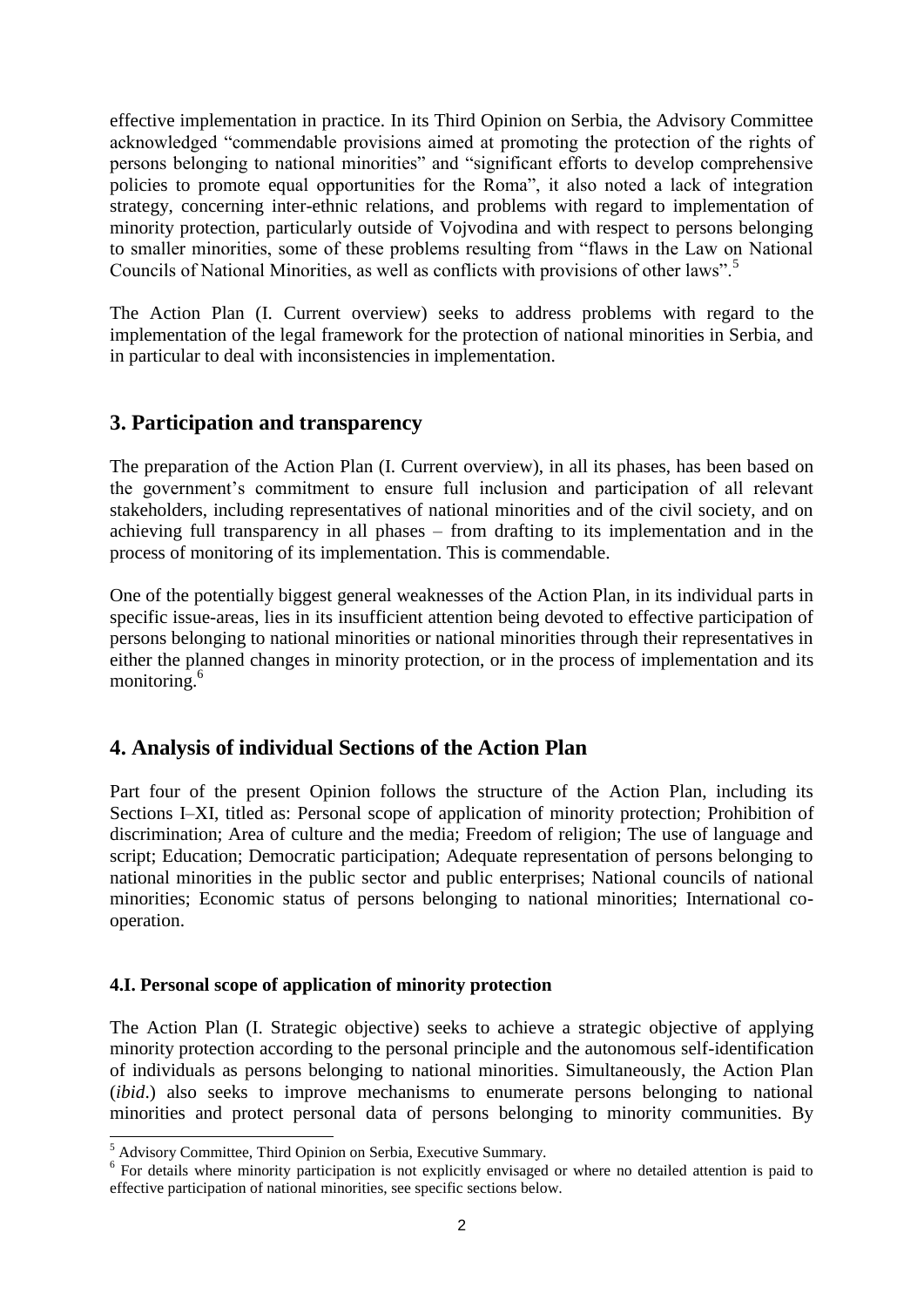introducing the electronic register of the bodies and organizations in the public sector, which will enable a voluntary declaration of employees on their ethnicity, the Action Plan aims to enable data collection on representation of persons belonging to national minorities in the public administration, at the local level, in the police and the judiciary (see further below, part 4.VIII. on adequate representation of persons belonging to national minorities in the public sector and public enterprises). Upon a personal request, an individual will be able to enter his/her ethnicity into the civil registry.

This open and flexible approach to identification of (persons belonging to) national minorities *is fully in line with the general approach of the Advisory Committee* to the scope of application of the Framework Convention for the Protection of National Minorities. The free self-identification of individuals with a national minority is also one of the basic principles of the Framework Convention for the Protection of National Minorities, and the Action Plan follows this principle with regard to the planned legislative changes.

The Advisory Committee has welcomed Serbia's non-interference with regard to ethnic affiliation of persons belonging to national minorities, which seeks to prevent any imposition of an identity on individuals or communities, but it has also warned Serbia to exercise care "to ensure that prolonged controversies over identities do not deflect attention from the enjoyment of rights of persons belonging to the national minorities concerned."<sup>7</sup> The Action Plan (I. Current overview) seeks to pursue the appropriate neutrality policy with regard to identity-related questions of minority communities, but it fails to address the issue of promoting a constructive dialogue between persons who identify themselves as Romanian and Vlach, and those who identify as belonging to the Croat and Bunjevci national minorities.<sup>8</sup> Whereas the Action Plan upholds the approach based on free self-identification and the principle of state neutrality in identity-formation or identity existence, *it misses an opportunity to address some on-going issues with respect to disputed identities* as perceived by individuals belonging to above-mentioned national minorities.

The Action Plan further *fails to address the issue of citizenship* as a legal criterion for the definition of national minorities. Whereas the Advisory Committee has recognized efforts of Serbia to enable some non-citizens to enjoy some minority rights and to facilitate the acquisition of Serbian citizenship,  $9$  it has invited Serbia "to consider reviewing the citizenship criterion included in the Law on National Minorities",<sup>10</sup> and "to regularize the situation of persons whose citizenship and/or legal status remains unclear and for whom this may constitute an unnecessary obstacle to their exercise of the rights of national minorities."<sup>11</sup> The Action Plan does not envisage any change of the Law on National Minorities (i.e. the Law on Protection of Rights and Freedoms of National Minorities) with regard to the citizenship criterion, but it seeks to raise awareness, particularly among persons belonging to the Roma, Egyptian and Ashkali communities (REA), about their access to rights linked to their status and to offer them free legal help in this respect (Action Plan, Activity 1.9.). Furthermore, changes with regard to birth registry (Activities 1.3. and 1.8.) can provide a way to enable access to rights for persons belonging to national minorities regardless of their legal status. However, two issues require more attention with regard to Activities 1.3. (entry of data on

 $^7$  Advisory Committee, Third Opinion on Serbia, para. 12.

<sup>&</sup>lt;sup>8</sup> Advisory Committee, Third Opinion on Serbia, Recommendation in para. 44.

<sup>&</sup>lt;sup>9</sup> Advisory Committee, Third Opinion on Serbia, para. 36.

<sup>&</sup>lt;sup>10</sup> Advisory Committee, Third Opinion on Serbia, Recommendation in para. 37.

<sup>&</sup>lt;sup>11</sup> Advisory Committee, Third Opinion on Serbia, Recommendation in para. 38.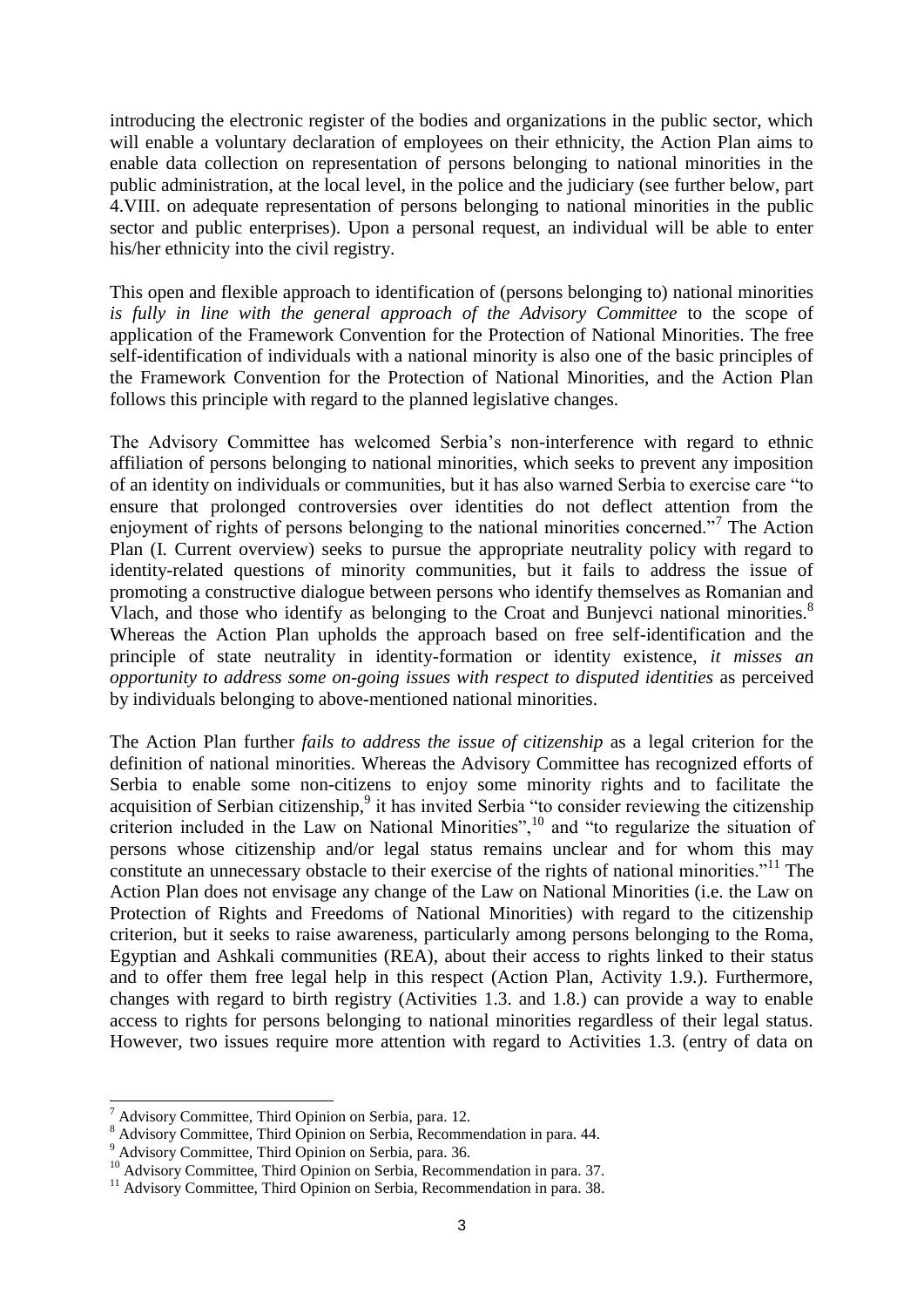ethnicity in birth registry) and 1.9. (information sharing among the REA on their rights as linked to their legal status).

With regard to entry of ethnicity into birth registry (Activity 1.3) and the changes of legal acts to this effect, all these legislative changes need to strictly follow the principle of free selfidentification of persons belonging to national minorities, which includes also the right to change such self-identification. The Action Plan does not address this issue. Although (representatives of) national minorities cannot carry out such changes in legal acts, it is particularly important to secure their continuous and effective participation in the process. An effective participation of (representatives of) national minorities is particularly important in Activity 1.1. on the changes of the Law on National Minorities with regard to entry of data on ethnicity (belonging to national minorities) in public registers, personal data collections and official records. The Action Plan fails to specify participation of (representatives of) national minorities in the activities listed in Section I.

With regard to the Activity 1.9 on information-sharing among the REA on their rights as linked to their legal status, the Action Plan does not mention any awareness-raising campaigns among persons belonging to these communities to seek the free-of-charge legal help available to them, or any special funds to help them collect the documents or overcome other obstacles in sorting out of their personal legal status. A special Action Plan on the Roma is being prepared and the Government plans to accept it in December 2015 (on the Roma/REA see further below, Part 5. of this Opinion).

In terms of verification of the overall strategic objective of Section I of the Action Plan (I. Strategic objective), *independent studies* could be added as an additional source for collecting and verifying the data gathered by the authorities, particularly in the wake of the envisaged changed of the legislation, and in the context of the boycott of the 2011 census by the Albanian minority, which led the Advisory Committee to recommend that the authorities "maintain a close dialogue with representatives of the Albanian minority to ensure that alternative data sources, including independent research data, are appropriately consulted."<sup>12</sup> The Action Plan does not specify any specific measures to this effect, and it remains *silent on independent data collection*, as well as on minority participation with regard to the personal scope of application of minority protection and self-identification of individuals as persons belonging to national minorities. As a general rule, in this issue-area, *any changes in legislation and decisions on policy require effective consultation with and participation of persons belonging to national minorities*.

When referring to collecting the data on the number of persons belonging to national minorities, the Action Plan (I. Strategic objective) refers to the principle of personal data protection in general and with regard to specific actions (e.g. Activity 1.5. on the process of updating of information in the Special Voters List), and to the principle of confidentiality (with regard to improvements of the Special Voters List of national minorities in Activity 1.4.), it does not address explicitly the concerns of the Advisory Committee regarding "the collection and processing of sensitive personal data relating in particular to individuals' ethnic affiliation, language and religion" and the conditions for "the Commissioner for Information of Public Importance and Personal Data Protection to fulfil his tasks efficiently."<sup>13</sup>

<sup>-</sup> $12$  Advisory Committee, Third Opinion on Serbia, Recommendation in para. 49.

<sup>&</sup>lt;sup>13</sup> Advisory Committee, Third Opinion on Serbia, Recommendation in para. 52.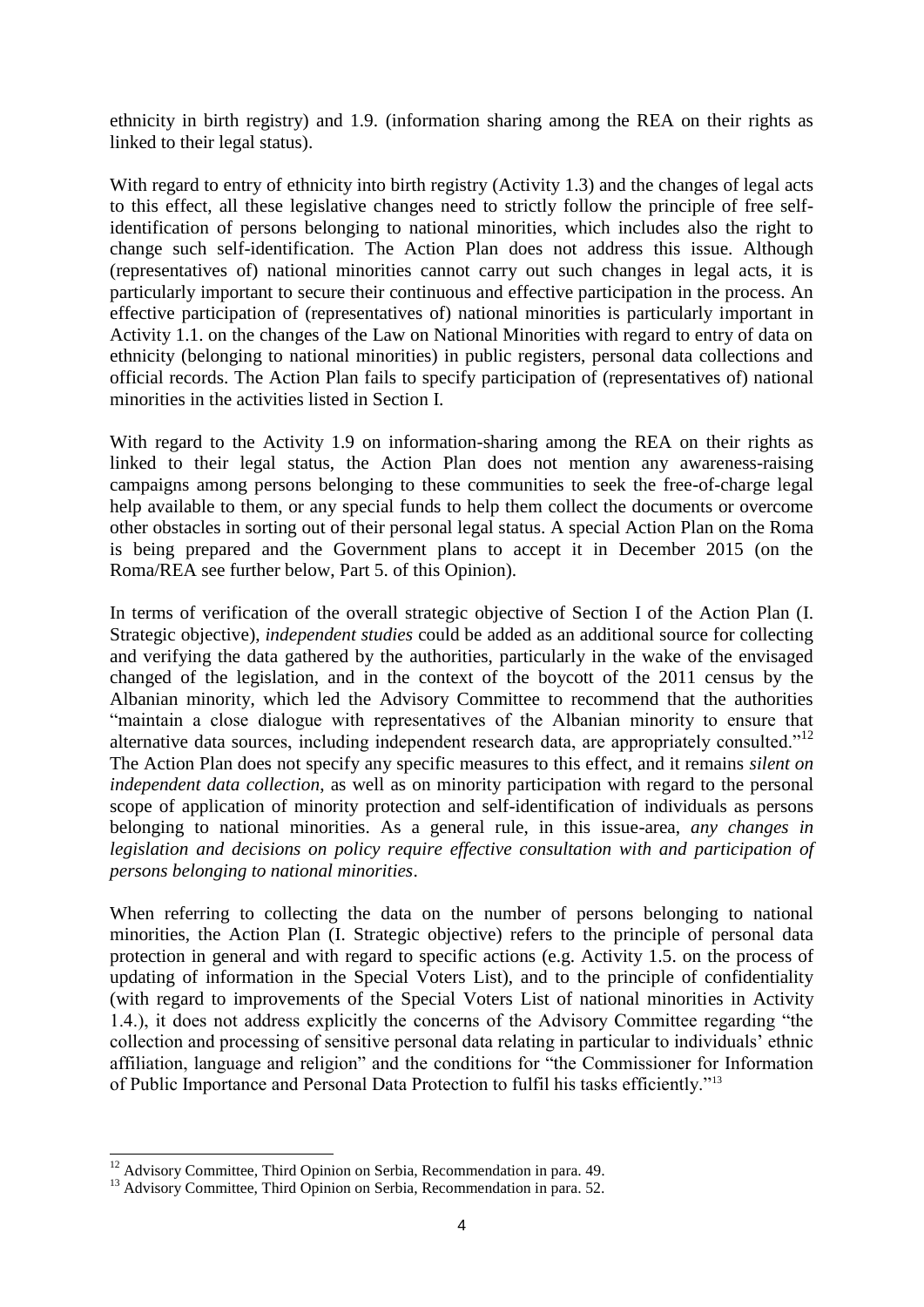Whereas training of employees in units of local self-government envisaged in Activity 1.5. is commendable, the impact indicator is set in terms of the number of such trainings and the number of employees attending them, rather than in terms of a certain percentage of all employees who will undergo such trainings in a set time-frame.

#### **4.II. Prohibition of discrimination**

The Action Plan (II. Current overview) aims to improve the position of most vulnerable social groups, including national minorities. To this effect, Serbia has adopted an Action Plan for the implementation of the Strategy of Prevention and Protection against Discrimination for the Period from 2014 to 2018, and it has established a Council for the monitoring of the implementation of the mentioned Action Plan. The government now seeks to carry out trainings of the judiciary and the policy so as to make prosecution of hate crimes more effective. The present Action Plan (*ibid*.) further specifies a number of activities aimed at the general public, all with a view to reaching the strategic objection of Section II, i.e. to ensure, in the entire territory of Serbia, equal rights and freedoms of persons belonging to national minorities under equal conditions, to develop tolerance and prevent discrimination.

According to the Advisory Committee, the 2009 Law on the Prohibition of Discrimination "has significantly strengthened the legal framework in place regarding the promotion of effective equality and protection from discrimination on grounds inter alia of skin colour, citizenship, national affiliation or ethnic origin, language and religious beliefs".<sup>14</sup> However, the Advisory Committee also noted the need to further clarify the scope of the Law in the areas of housing and social protection, $15$  and called on the authorities to amend the Law if necessary to enable persons belonging to national minorities to bring claims of discrimination in these two fields, <sup>16</sup> as well as to remove "all undue citizenship requirements  $[\dots]$  from constitutional and criminal law provisions relevant to the protection of national minorities",  $17$ namely with respect to the right of individuals to address international institutions on protection of minority rights.<sup>18</sup> The Action Plan *does not address either of these two concerns* of the Advisory Committee. Neither does the Action Plan envisage any measures to remove the possible ambiguity with regard to understanding of any special measures for achieving full equality as non-discrimination, and the provision in Article 76 of the Constitution, which adds a condition for this to be the case.<sup>19</sup>

Whereas the Commission for the Protection of Equality, the Ombudsman and Provincial Ombudsman have been dealing with cases of discrimination based on ethnicity, these institutions have been hampered by insufficient staff, lack of awareness of the legislation among the general public and by the non-expeditious follow-up of their recommendations by the authorities.<sup>20</sup> The Advisory Committee has urged "the authorities at all levels to give rapid and complete follow-up to the findings and recommendations" of these institutions, $21$  to provide for adequate conditions for the functioning of these institutions to handle the

<sup>&</sup>lt;sup>14</sup> Advisory Committee, Third Opinion on Serbia, para. 18.

<sup>&</sup>lt;sup>15</sup> Advisory Committee, Third Opinion on Serbia, para. 18.

<sup>&</sup>lt;sup>16</sup> Advisory Committee, Third Opinion on Serbia, Recommendation in para. 56.

<sup>&</sup>lt;sup>17</sup> Advisory Committee, Third Opinion on Serbia, Recommendation in para. 57.

<sup>&</sup>lt;sup>18</sup> Advisory Committee, Third Opinion on Serbia, para. 55.

<sup>&</sup>lt;sup>19</sup> Advisory Committee, Third Opinion on Serbia, paras. 59–60 and Recommendation in para. 61.

<sup>20</sup> Advisory Committee, Third Opinion on Serbia, para. 19.

<sup>&</sup>lt;sup>21</sup> Advisory Committee, Third Opinion on Serbia, Recommendation in para. 69.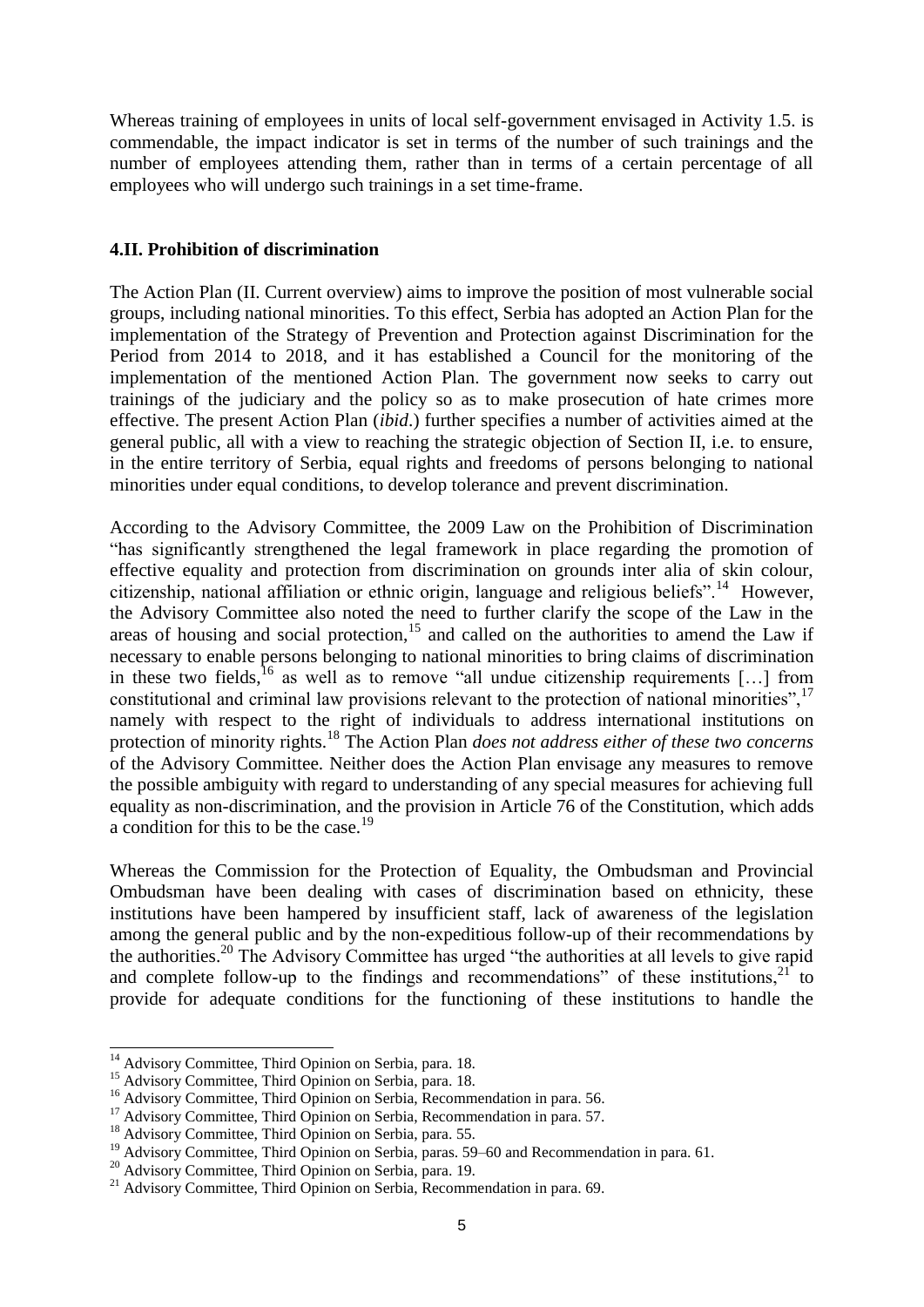complaints efficiently, $^{22}$  and to "adopt measures aimed at collecting reliable data on discrimination in all relevant fields".<sup>23</sup> The Action Plan addresses these concerns directly, in Activity 2.1., although it does not specify what measures are envisaged as 'adequate support' (the Action Plan does not mention anything about adequate premises, staff). It is particularly commendable that all measures in Section II. of the Action Plan *include awareness raising among the general public*, and – where relevant – among persons belonging to national minorities, and among public administration and officials. This includes awareness raising on the rights of national minorities (Activity 2.2.). Whereas Activity 2.2. is crucial, result indicators focus more on quantitative measures, *rather than also on qualitative indicators*. For example, minutes in public broadcasters dedicated to raising awareness of minority rights should be complemented by an assessment of quality of such programmes (given that the media reporting on national minorities has been characterized by either reporting on sensational events and incidents, or by portraying of minorities "as mere folklore",  $^{24}$  see Section 4.III. further below) and independent analysis of their effects on the general public. To achieve adequate awareness of national minorities and their rights among the general population, and to promote tolerance and inter-cultural understanding through the media, trainings of journalists are required,  $^{25}$  but such activities are not envisaged in the Action Plan (either in this Section or in Section III. of the Action Plan addressing the area of culture and the media). Furthermore, the Action Plan *does not mention* that such programmes, public discussions and promotional materials *will be prepared in co-operation with representatives of national minorities* (see Section 4.III. further below).

Whereas "[l]evels of sympathy amongst the population for protecting the language rights of persons belonging to national minorities are relatively high",<sup>26</sup> the Advisory Committee has expressed its concern about inter-ethnic relations in general, particularly about "a strong and regrettably persistent sense of ethnic distance between different national groups",<sup>27</sup> and a lack of trust and a perception of abandonment among minorities living in difficult socio-economic environment and furthest from the capital. $^{28}$  Furthermore, xenophobia, religious intolerance, prejudice against the Roma, racism, violent attacks and inter-ethnic incidents and other hatemotivated offences are present in Serbia.<sup>29</sup> The Advisory Committee has urged the Serbian authorities "to ensure that the criminal justice system adequately addresses hate crimes, by preventing, thoroughly investigating and prosecuting acts of violence targeting persons belonging to national minorities", and to raise awareness of the police, prosecutors and the judiciary about hate-motivated offences.<sup>30</sup>

The Action Plan provides measures to address hate speech in the media (Activity 2.3.; it is regrettable that this action focuses on the media and does not appear to encompass also the social networks where hate speech in particularly wide-spread in modern societies; acts on the internet are mentioned only in the context of Activity 2.7.); to initialize procedures in cases of hate speech (Activity 2.4.); and to raise awareness through trainings of all relevant actors in the prosecution of hate crimes and to strengthen such prosecution (Activities 2.5., 2.6. and 2.7.). These are all *very comprehensive and crucial measures*, and the intention of the

 $22$  Advisory Committee, Third Opinion on Serbia, Recommendation in para. 70.

<sup>&</sup>lt;sup>23</sup> Advisory Committee, Third Opinion on Serbia, Recommendation in para. 71.

<sup>&</sup>lt;sup>24</sup> Advisory Committee, Third Opinion on Serbia, para. 109.

<sup>&</sup>lt;sup>25</sup> Advisory Committee, Third Opinion on Serbia, Recommendations in paras. 111 and 112.

<sup>&</sup>lt;sup>26</sup> Advisory Committee, Third Opinion on Serbia, paras. 23, 100 and 101.

<sup>&</sup>lt;sup>27</sup> Advisory Committee, Third Opinion on Serbia, para. 94.

<sup>28</sup> Advisory Committee, Third Opinion on Serbia, para. 93.

<sup>&</sup>lt;sup>29</sup> Advisory Committee, Third Opinion on Serbia, paras. 23, 100 and 101.

<sup>&</sup>lt;sup>30</sup> Advisory Committee, Third Opinion on Serbia, Recommendation in para. 105.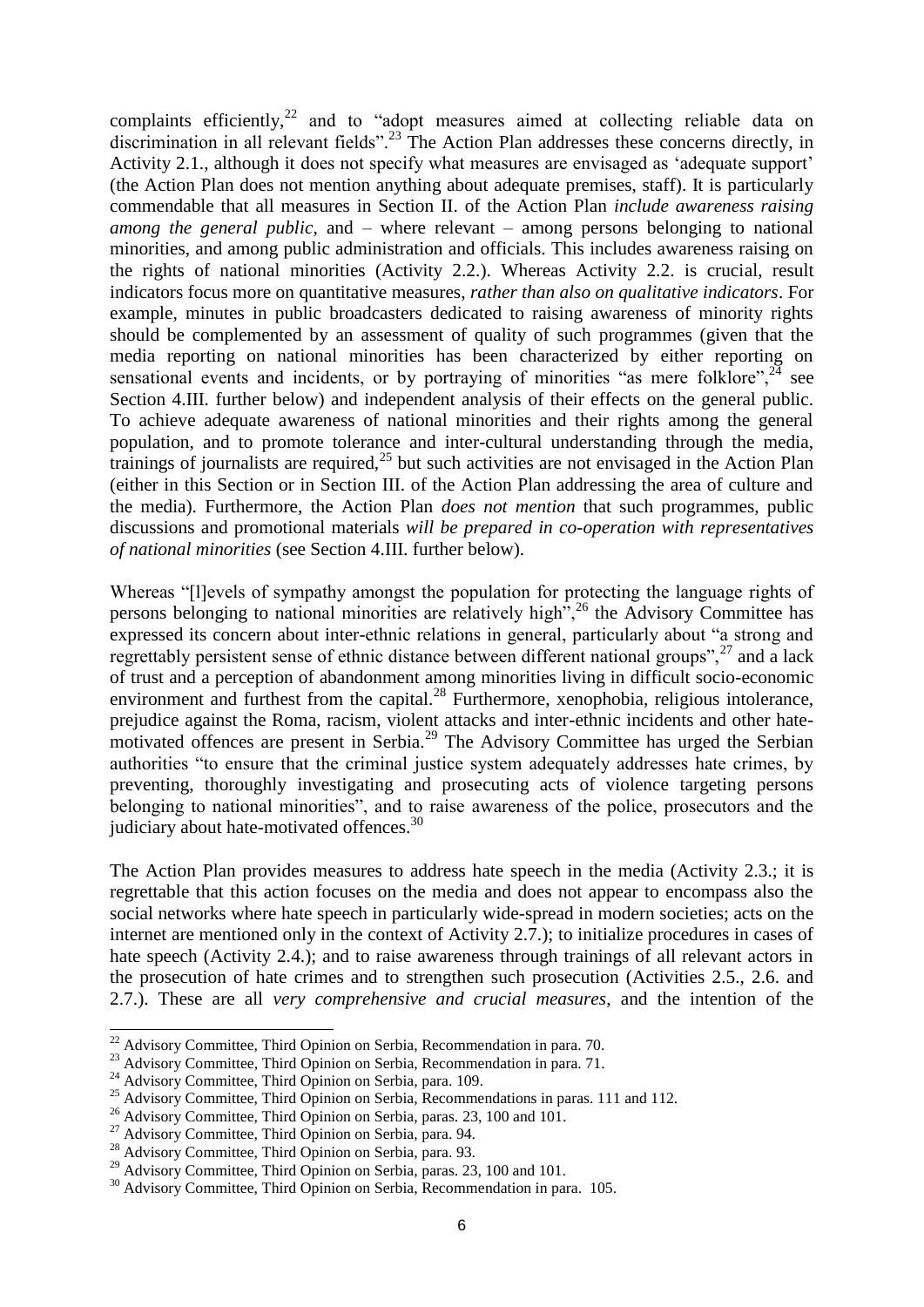government to effectively address the problems of hate speech and hate crimes would be strengthened by adopting an explicit aim on *zero tolerance* towards such actions. In this respect, the impact indicator for Activity 2.6. (i.e. a lower number of acts of violence and hate speech directed at persons belonging to national minorities) could be *complemented* by an increased number of complaints brought to the relevant institutions (based on awareness raising about zero tolerance towards such acts), and not just by the number of actions to be taken by the judiciary (Activity 2.7.), but also by doing this *efficiently* given that slow and ineffective procedures have been of concern to the Advisory Committee.<sup>31</sup>

The Action Plan *does not include any special measures on the police* in this area, nor does it envisage any activity "aimed at ensuring that police forces adequately reflect the ethnic diversity of the population in the region where they operate.<sup>32</sup> Similarly, the Action Plan does *not include any activity on guaranteeing effective and independent supervision* to deal with cases of police misconduct.<sup>33</sup>

#### **4.III. Area of culture and the media**

The Action Plan (III. Strategic objective) sets a very ambitious, yet comprehensive and appropriate strategic objective in the area of culture and the media. Namely, Serbia will seek to improve the situation in the media and develop media content of interest for persons belonging to national minorities by providing for information in minority languages that is qualitatively and quantitatively suitable, territorially accessible and financially supported by the state. It will further enable the development of the culture of minority communities and of intercultural dialogue. This strategic objective is supported by a number of *concrete activities and a commitment to allocate sufficient funds, at the state, provincial and local levels,* to carry out those activities and meet to strategic objective. Although this Section of the Action Plan is comprehensive, ambitious and concrete, with a specified commitment by the government to provide for sufficient financial means, it is unfortunate that the development of the media contents *does not pay sufficient/explicit attention to the integration of the Serbian society, which would be based on the promotion of national minorities as an integral part of the Serbian society*, in addition to promoting tolerance. Participation of national minorities is ambiguous in the Action Plan: whereas the identification of an adequate media model, with different modalities, as laid out in Activity 3.1. explicitly requires an inclusive process and consultation with national minorities (though effective participation would be more adequate), representatives of national minorities are not mentioned among the actors that will verify (and evaluate) the achievement of the otherwise well-defined goals of the Action Plan (Section III.). Although national councils of national minorities are listed as one of the principle implementing body of the Action Plan, it would be advisable to explicitly mention minority participation in individual activities where their effective participation is particularly crucial.

The Action Plan (III. Current overview) comprehensively pays attention to the vast majority of concerns of the Advisory Committee, including the issue of access to information for persons belonging to national minorities (in their minority languages, by forming their own media and by receiving information in the two public broadcasting companies), the problematic issue of media privatization, participation of minority representatives in this area, and the issue of financing. The Action Plan in its Section III. focuses largely on the media,

<sup>&</sup>lt;sup>31</sup> Advisory Committee, Third Opinion on Serbia, para. 102.

<sup>&</sup>lt;sup>32</sup> Advisory Committee, Third Opinion on Serbia, Recommendation in para. 106.

<sup>&</sup>lt;sup>33</sup> Advisory Committee, Third Opinion on Serbia, Recommendation in para. 107.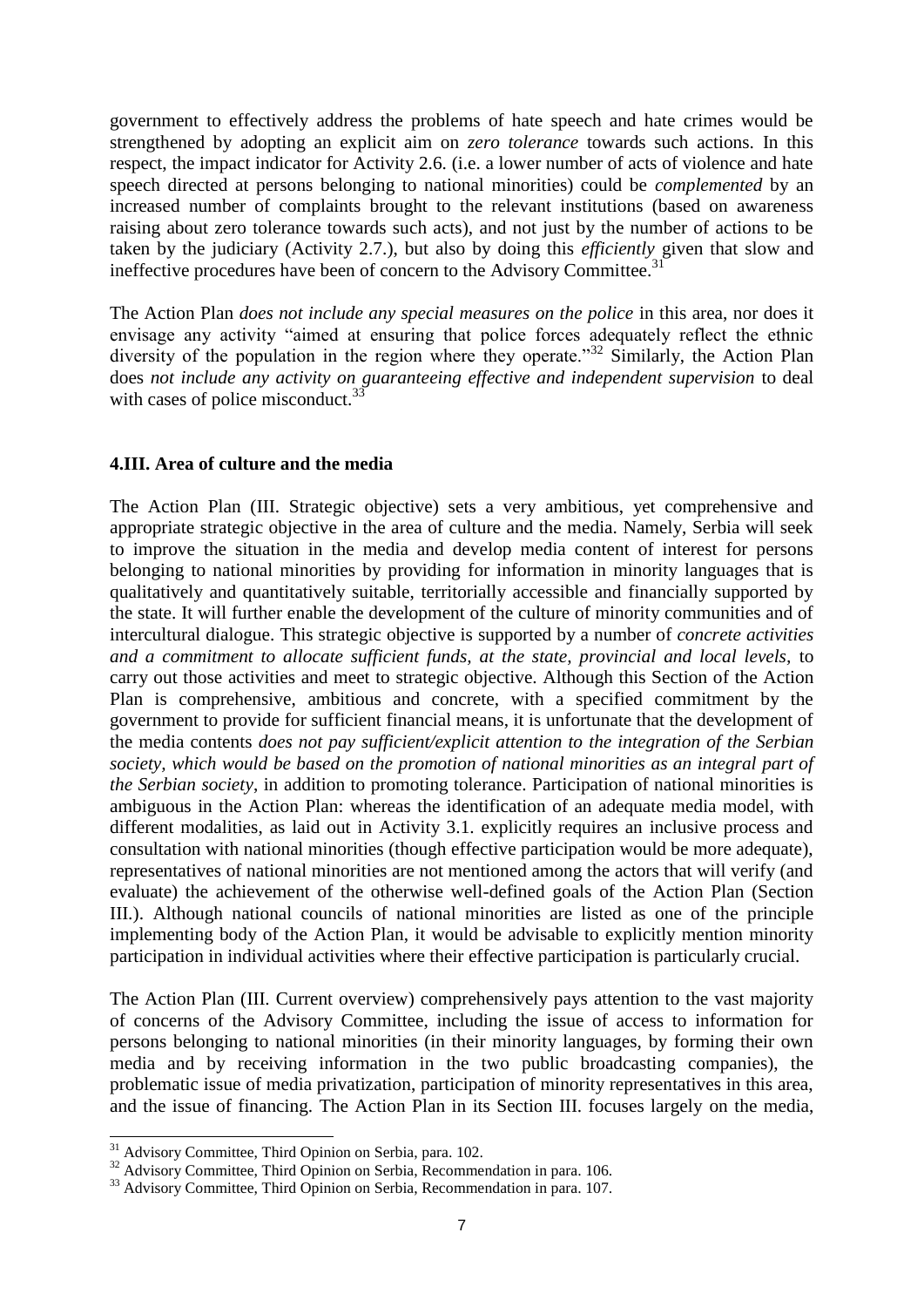and it does not specify other activities planned for the promotion of minority cultures, except regular public tenders for the development of culture and art of national minorities listed as impact indicator of the strategic objective (III. Impact indicator).

Whereas the 2009 Law on National Councils of National Minorities, which entrusted national minority councils with key competences in the area of culture, successfully addressed the previously existing lack of clarity with regard to competences, funds and their distribution in the area of culture. However, as about 30 per cent of all funds are awarded equally between all relevant national minority councils and the remaining 70 per cent according to the number of persons represented in individual councils and according to the number of councils' institutions, the Advisory Committee has noted that this "weakens the situation of numerically smaller and more recently recognized minorities".<sup>34</sup> The same applies to the project-based funding provided by the Ministry of Culture, which "hampers the financing of long-term activities."<sup>35</sup> Furthermore, at the time of the adoption of its Third Opinion, the State Fund for National Minorities was not operative, which negatively affected the possibility to carry out intercultural activities, rather than focusing on single minorities.<sup>36</sup> Activity 3.4. seeks to raise awareness of the general public on the rights of national minorities and on cultural and linguistic diversity in Serbia, as promoted through media contents (in the mainstream media). This *promotion of culture and tolerance*, supported by budgetary means, is most commendable, but the Action Plan *does not explicitly address the issue of editorial independence*. Also, it is regrettable that the Action Plan does not adopt the approach to integration of the Serbian society, which would be symbolically shown in a more pro-active language of promotion of minority cultures and languages *as an integral part of the Serbian society.* The Action Plan does not provide any information on access of the general public to the media contents in minority languages, by providing for subtitles, for example. Such an explicit goal would provide for an opportunity for the majority population and individual national minorities to bridge the existing divide between them.

The Action Plan (Section III.) pays attention to *sufficient and stable financing*, although Serbia is aware that it is yet to secure a more stable financing for print media in minority languages outside of Vojvodina (III. Current overview). The Advisory Committee indeed observed regional inequalities between minorities whereby the level of support for their cultural activities was much lower for national minorities not living in Vojvodina where such support was significantly higher and it included also provincial funding not available for minorities in other parts of Serbia, whereas the Roma were particularly disadvantaged as they could rely solely on international donors.<sup>37</sup> The Advisory Committee has also emphasized consistently that both print media and broadcasting media play an important role "in ensuring that persons belonging to national minorities are able to exercise in practice their right to information".<sup>38</sup> The Advisory Committee recommended that more attention be paid to allocate support for national minorities in a more even manner that would enable also numerically smaller communities to benefit fully from those funding opportunities, and to make the State Fund for National Minorities fully operative, with adequate involvement of national minorities, and with the extension of funds for the preservation of culture to other actors, such as the civil society, NGOs (and not just national minority councils).<sup>39</sup> The Action

<sup>&</sup>lt;sup>34</sup> Advisory Committee, Third Opinion on Serbia, para. 86.

<sup>&</sup>lt;sup>35</sup> Advisory Committee, Third Opinion on Serbia, para. 22.

<sup>&</sup>lt;sup>36</sup> Advisory Committee, Third Opinion on Serbia, para. 87.

<sup>37</sup> Advisory Committee, Third Opinion on Serbia, para. 88.

<sup>38</sup> Advisory Committee, Third Opinion on Serbia, para. 133.

<sup>&</sup>lt;sup>39</sup> Advisory Committee, Third Opinion on Serbia, Recommendations in paras. 89 and 90.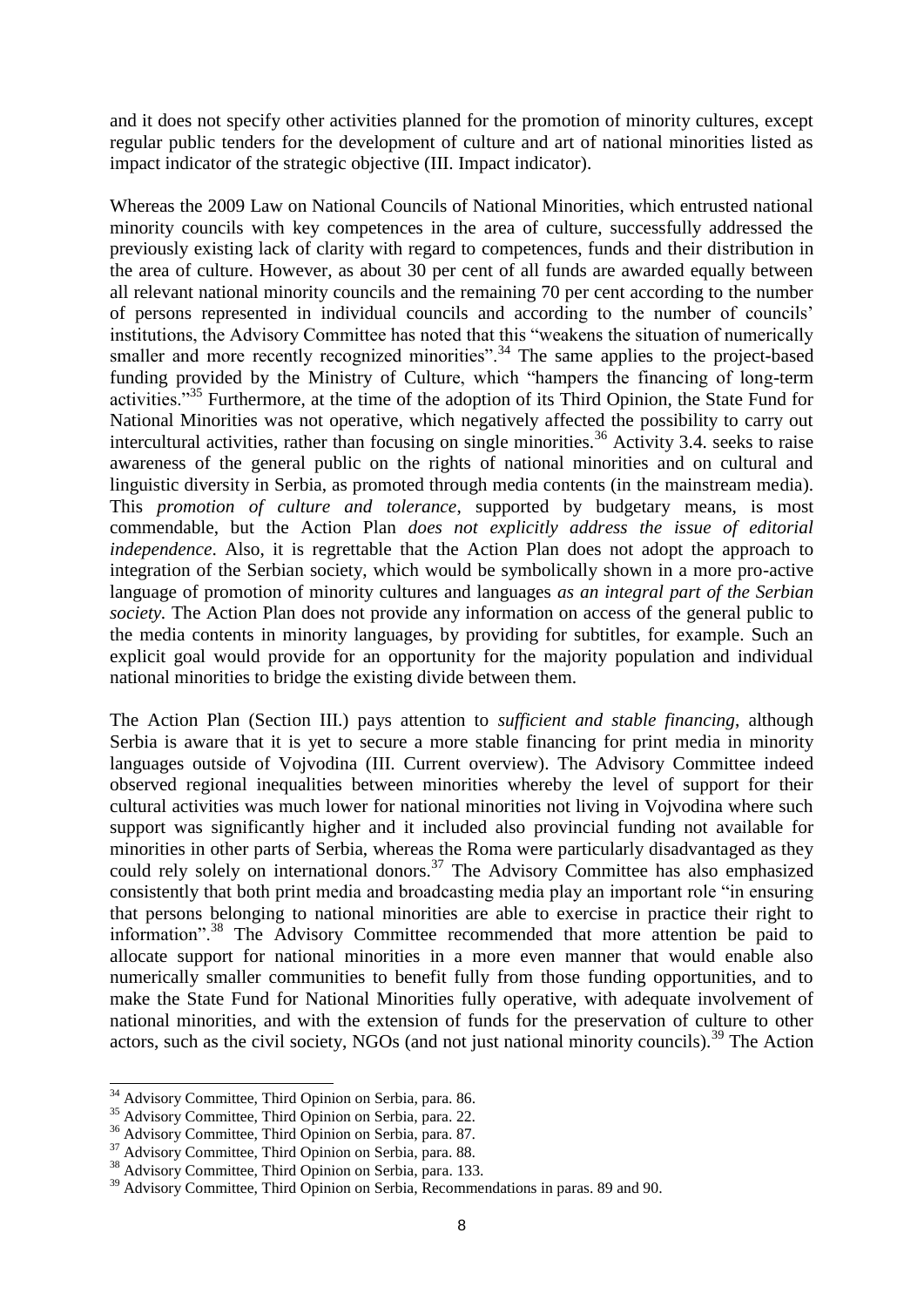Plan does not specifically address these concerns of the Advisory Committee, and it is not clear if they can be addressed indirectly, through the activities planned in Section III. Regrettably, the Action Plan *does not mention the Roma and no special measures are planned for addressing their cultural and media needs and interests* (see further on this in Part 5. below). The Action Plan (III. Current overview) accepts that the civil society media are not numerous and lack sufficient financial support.

Whereas support to print media in minority languages is available in Vojvodina and "a significant amount of broadcasting in minority languages continues to be available across Serbia", the Advisory Committee observed concerns of national minority representations "about the possible impact of privatization, digitalization and the mooted abolition of television licence fees on the availability of such broadcasting" in minority languages, on media pluralism and on editorial independence.<sup>40</sup> The Action Plan *addresses minority concerns about media privatization*, by providing the legislative framework that secures the same media contents and time-slots, including in minority languages, for five years after privatization as they existed in programme schemes 12 months before the entry into force of the Law on Public Information and the Media (III. Current overview; Activities 3.1., 3.2. and 3.3.). The Action Plan (Activity 3.1.) further envisages regular analyses, in consultation with national minorities, of the impact of privatization and digitalization on media in minority languages. It is particularly commendable that the media owned by national councils of national minorities are to be *exempt from the privatization process* (Activity 3.1.), which *promises to address the concerns of smaller communities* whose media may not be commercially viable. $41$ 

The Advisory Committee also observed a lack of interest in minority daily concerns in the mainstream media and fount the approach to reporting on such issues problematic,  $42$  as the reporting is largely driven by the coverage of conflictual events or by the portrayal of "minorities as mere folklore".<sup>43</sup> Whereas the Action Plan *does not specifically address this concern*, the phrasing of Activity 3.4. (see also above) seems to direct attention to providing access to information to the general public on minority cultures and languages and on minority rights. Regrettably, *no trainings for journalists and media editors are envisaged* in Section III. of the Action Plan, although the Advisory Committee has persistently encouraged the authorities "to promote the development of professional training, including vocational training, of journalists belonging to national minorities."<sup>44</sup>

It is particularly welcomed that the Action Plan envisages *more media contents in minority languages* in the Public Broadcasting Service (Activity 3.6.), while securing the right of persons belonging to national minorities to full and objective information in their minority languages, and that those contents be made *available in the entire territory of Serbia*, through the system of cable operators (Activity 3.7.). This is commendable and in line with the Advisory Committee's recommendation to the authorities to increase "opportunities for reaching dispersed minorities", while preserving local broadcasting for concentrated minorities.<sup>45</sup>

<sup>&</sup>lt;sup>40</sup> Advisory Committee, Third Opinion on Serbia, paras. 29 and 126.

<sup>41</sup> Advisory Committee, Third Opinion on Serbia, para. 126 and Recommendation in para. 128.

<sup>&</sup>lt;sup>42</sup> Advisory Committee, Third Opinion on Serbia, para. 29.

<sup>43</sup> Advisory Committee, Third Opinion on Serbia, para. 109.

<sup>44</sup> Advisory Committee, Third Opinion on Serbia, Recommendation in para. 112.

<sup>45</sup> Advisory Committee, Third Opinion on Serbia, Recommendation in para. 135.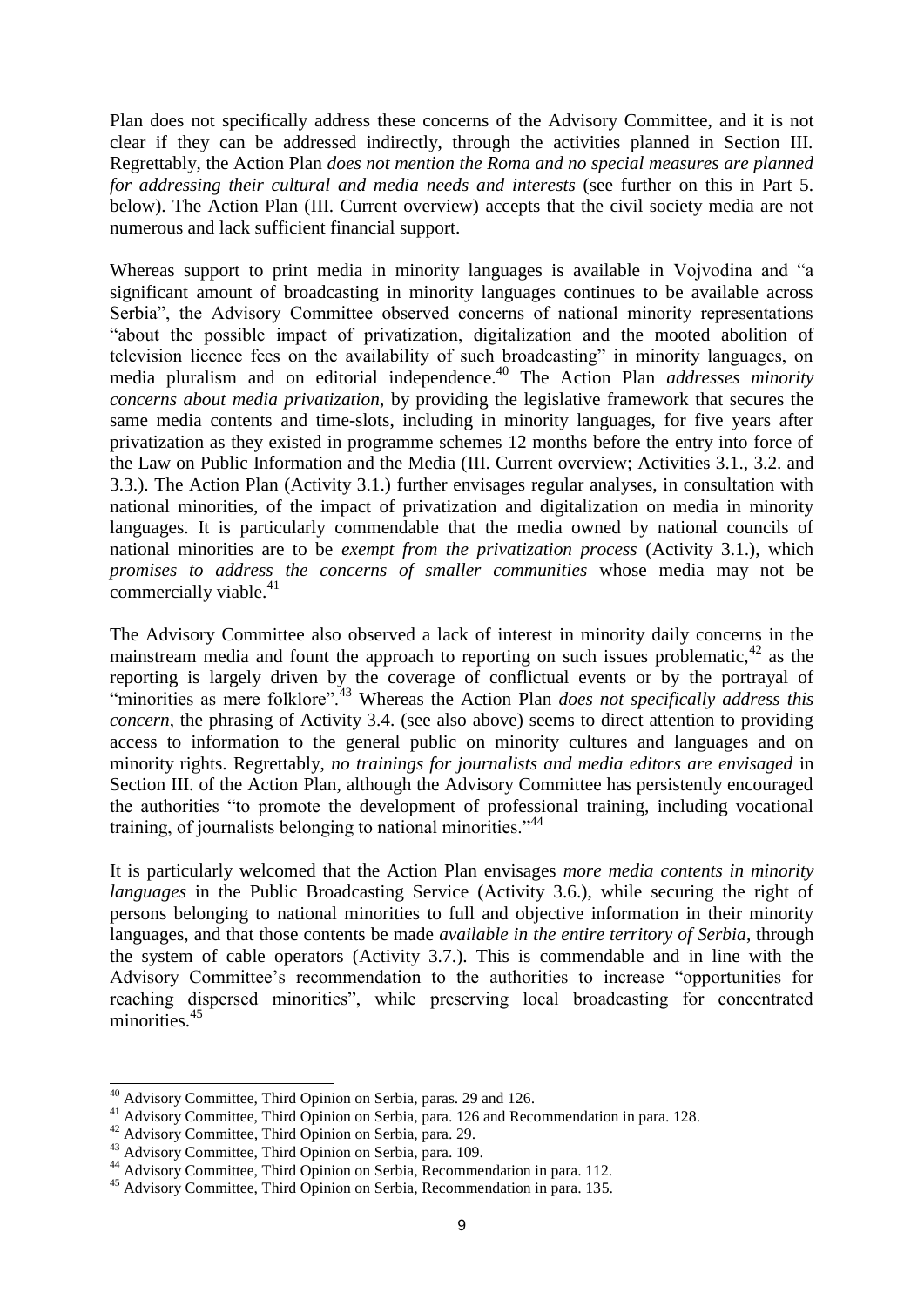The Advisory Committee also recommended the strengthening of the monitoring work of the Council of the Republic Broadcasting Agency and the review of "the manner in which its members are designated with a view to ensuring that national minority perspectives are adequately represented."<sup>46</sup> Whereas the Action Plan *does not address the competences of the Council*, it addresses the issue of *minority participation* in several ways (III. Current overview): one member of the Council represents national councils of national minorities (and participation of national minority councils in the work of the Council based on clear selection criteria – see Activity 3.3.) and the general director of a public broadcaster is required to *obtain an opinion* of a national council of a national minority on candidates for the editor of the programme in minority language of that national minority before the general direct submits his/her proposal for the appointment of the editor to the management board. The opinion is not mandatory. It is not clear how effective will be the envisaged participation of national minorities in the election of the members of the Council (Activity 3.8.), but the efforts in the Action Plan *to secure greater participation of national minorities* in the area of the media are notable.

#### **4.IV. Freedom of religion**

The Action Plan (IV. Current overview) recognises the need to conduct a comparative legal analysis on the status of churches and religious communities, which will take into account the state of affairs (status and best practices) in Serbia's neighbouring countries, including those who are members of the European Union. The Action Plan (*ibid*.) further promises a dialogue with the Serbian Orthodox Church on the use of minority languages in religious services, although Serbia maintains its neutrality in the area of religious issues. In line with the strategic objective in Section IV. of the Action Plan (i.e. to respect religious freedom in the context of the establishment and registration of religious communities, based on the principle of state neutrality/separation of the state and religious communities), the general goals are to guarantee freedom of religion in law and in practice and to seek pragmatic solutions for access of persons belonging to national minorities to religious services in their minority languages.

Whereas any independent analysis is generally helpful when assessing minority rights, it has to be borne in mind that the *responsibility for minority protection lies with the state* with national minorities. This is one of the principles of the Framework Convention for the Protection of National Minorities. The Advisory Committee has always emphasised that the concrete solutions have to be based on *actual needs*, and they should provide for *effective access to rights of persons belonging to national minorities*. In this context, *pragmatic solutions, sought in consultative with representatives of national minorities concerned, are to be welcomed*. Unfortunately, the Action Plan (IV. Source of verification) does not explicitly envisage participation of the communities concerned in the verification process. Specific activities (Activities 4.1., 4.2. and 4.3.) are to be carried out by the Office for co-operation with churches and religious communities, and a pragmatic approach is to be found through a dialogue between churches (Activity 4.3.). No explicit participation of (representatives of) national minorities is envisaged.

The Action Plan thus generally follows the approach by the Advisory Committee, which has been concerned, together with domestic actors (the Ombudsman), about the legal position of

<sup>-</sup><sup>46</sup> Advisory Committee, Third Opinion on Serbia, Recommendation in para. 134.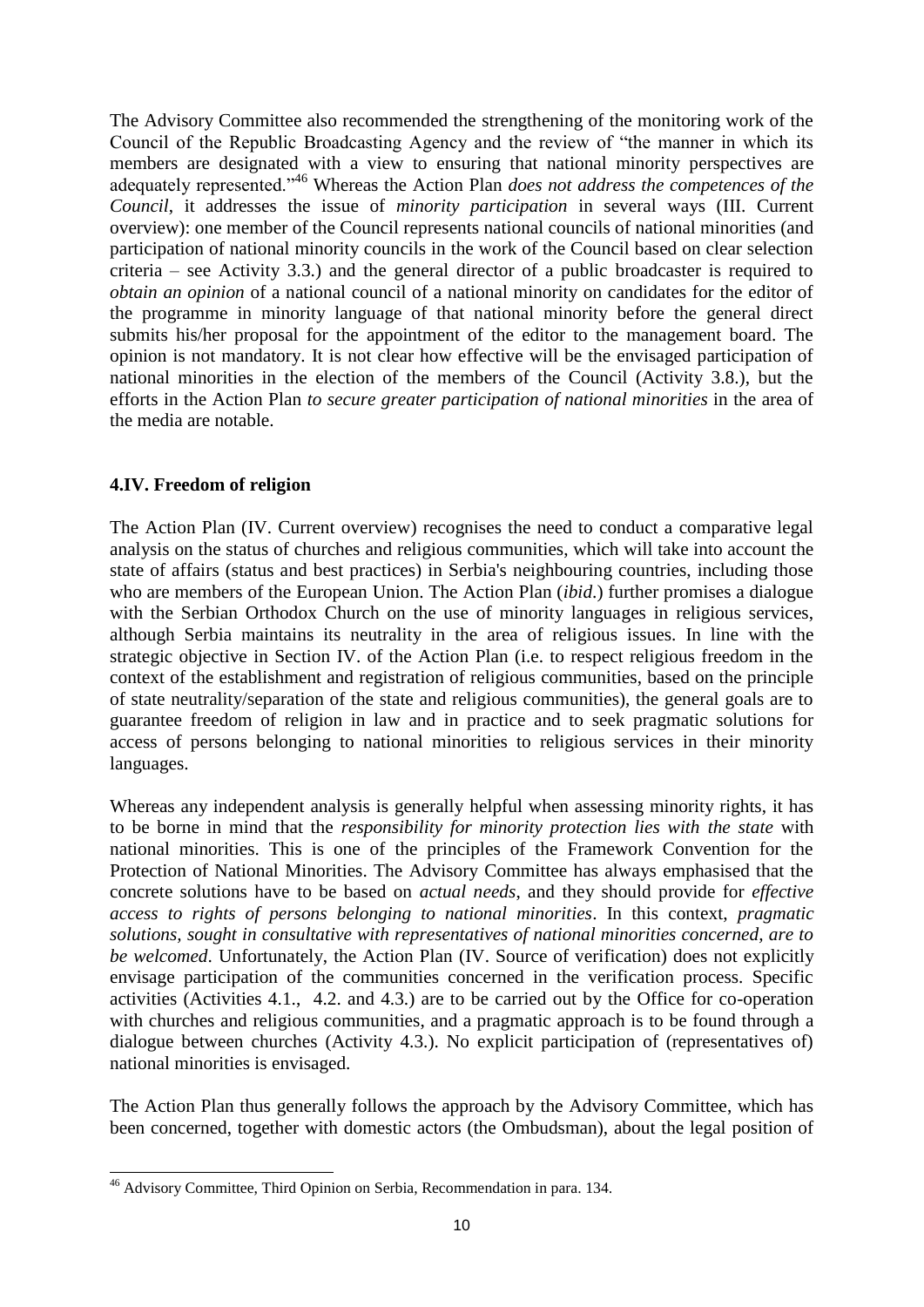churches and religious communities.<sup>47</sup> Whereas the Advisory Committee has acknowledged "that there are complex issues of Orthodox canon law at that [...] and that the constitutional principle of separation between the State and religion makes interference by the authorities in such matters exceptionally sensitive", it has also noted "that in practice, the absence of action by the state authorities in this field may ultimately give rise to issues of compatibility with international standards on freedom of religion."<sup>48</sup> The legal analysis, and the implementation of its recommendations in practice (Activities 4.1. and 4.2.), promises to *address the concerns* about the status of churches and religious communities in Serbia.

The Advisory Committee has further urged the authorities to ensure the right to establish religious institutions, and to seek actively pragmatic solutions where these could resolve problems related to access of persons belonging to national minorities to worship in their minority language.<sup>49</sup> The dialogue among the churches (Activity 4.3.) is to be welcomed, but without active participation of the national minorities concerned, the specific needs of persons belonging to those national minorities may not be addressed. *Effective participation of persons belonging to national minorities concerned is therefore notably missing* in Section IV. of the Action Plan.

#### **4.V. The use of language and script**

The Action Plan (V. Strategic objective) aims to achieve the strategic objective to protect fully the right to use minority language and script, while flexibly introducing minority languages to official use, and to provide sufficient finances to this effect. The results are expected in all aspects of the use of minority languages and scripts – from personal names, in official use to topographical indications. Whereas the Action Plan *follows recommendations* of the Advisory Committee, *participation of (representatives of) national minorities is not explicitly envisaged* to evaluate the implementation and results of all activities, or in the process of determining the actual needs in this area.

With regard to the use of names and surnames in minority languages and scripts, the Advisory Committee has observed suitable legal solutions but problems in practice, and it has accordingly recommended the authorities to "intensify their efforts to train officers of the Registry of Births, Deaths and Marriages as to the contents and proper application of the rules currently applicable in this field".<sup>50</sup> The Action Plan envisages Activities 5.1., 5.2. and 5.3. to this effect. These activities include the improvement of the work of local self-governments, in the *entire territory* of Serbia, in this field; training of registrars and their deputies; and intensified supervision of the actual implementation of this right of persons belonging to national minorities. Finances to this effect are to be secured in the state budget.

The Advisory Committee has welcomed the legislative changes that have addressed the previously existing legal inconsistences relating the use of minority languages and script,  $51$ but it has also observed the uneven implementation of the right to use minority languages in contact with the authorities at the local level, a slower progress in introducing minority languages in official use outside of Vojvodina, a lack of staff proficient in minority languages

<sup>&</sup>lt;sup>47</sup> Advisory Committee, Third Opinion on Serbia, paras. 118–121.

<sup>48</sup> Advisory Committee, Third Opinion on Serbia, para. 121.

<sup>49</sup> Advisory Committee, Third Opinion on Serbia, Recommendations in paras. 122 and 123.

<sup>&</sup>lt;sup>50</sup> Advisory Committee, Third Opinion on Serbia, paras. 143 and 144 and Recommendation in para. 146.

<sup>51</sup> Advisory Committee, Third Opinion on Serbia, para. 137.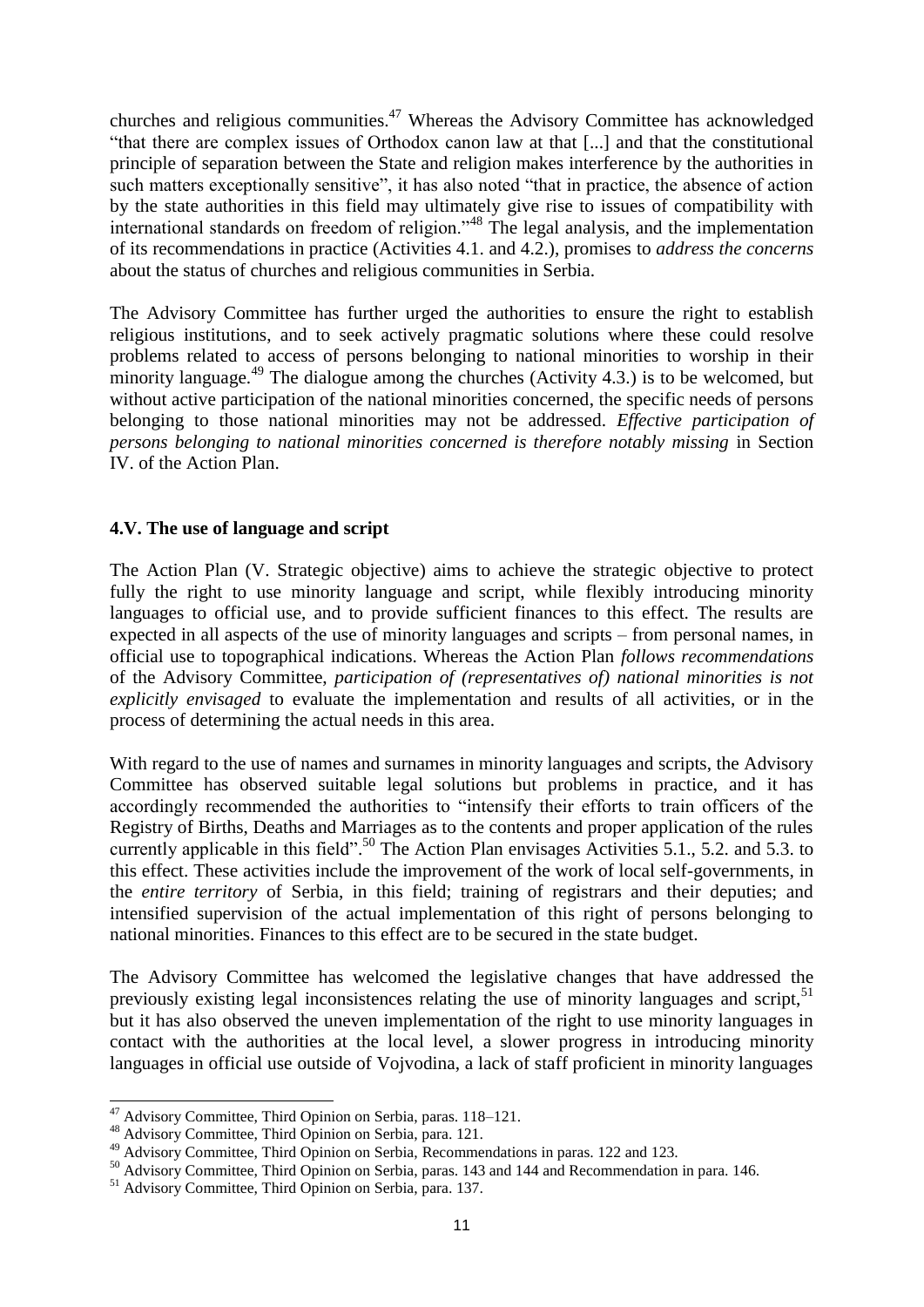where these are in official use and a lack of sufficient resources for translation of official documents in minority languages.<sup>52</sup> The Advisory Committee has recommended a flexible application (in terms of traditional settlement of persons belonging to national minorities) of the threshold (15 per cent) for the official use of minority languages, to recruit civil servants at the local level who are proficient in minority languages, provide sufficient resources and raise awareness so that persons belonging to national minorities can exercise their rights effectively. $53$ 

The Action Plan *addresses these concerns and recommendations* of the Advisory Committee. In particular, Activity 5.5. upholds *the flexible approach to the introduction of minority languages in official use* in areas where minorities live traditionally. Participation of (representatives of) national minorities in determining such areas of their traditional settlement and their needs in the field of use of language and script would further guarantee effective exercise of minority rights in this field. Activity 5.4. aims at securing and dispersing *sufficient funds* for the official use of minority languages in practice. Whereas budgetary lines are to be secured at the state, provincial and local levels, and these funds are to be supplemented by public tenders, it is not clear what percentage is sought to be guaranteed on a permanent basis, in budgets.

It is particularly positive that the Action Plan (Activities 5.9. and 5.10.) envisages *translation* for minority languages in official use in units of local self-government and *access to electronic information, services and documents* available at E-Administration in minority languages in official use in units of local self-government. Commendable, both activities (i.e. Activities 5.9. and 5.10.) *will be financed from the state budget* and their implementation will thus not depend on (non)availability of funds in local budgets (the same applies to Activity 5.8. on the use of minority languages in the judiciary). The Action Plan also seeks to *raise awareness* (Activity 5.7.) among persons belonging to national minorities to effectively use their linguistic rights in contacts with units of local self-government, whereby a comprehensive set of measures, involving public officials, publication of information on the right to use minority languages and a public campaign, will be financed from the state budget.

With regard to toponyms, the Advisory Committee has emphasised "the importance of promoting bilingualism in signposts as a means of conveying the message that a given territory is shared in harmony by various population groups."<sup>54</sup> Whereas the Advisory Committee has noted positive developments in this field,  $55$  it has recommended that "the authorities take the necessary measures to ensure that all local authorities where a minority language or languages are in official use comply with their obligation to display topographical indications in the relevant minority language or languages."<sup>56</sup> The Action Plan (Activity 5.6.) addresses this recommendation and envisages *a legislative change* (the Law on the Official Use of Languages and Scripts) so that topographical and other indications be displayed also in a minority language in areas where persons belonging to the minority account for 15 per cent (according to the last census). As with regard the official use of minority languages in units of local self-government, *a flexible approach is to be recommended in the implementation of this right*, taking into account traditional settlement of persons belonging to national minorities and a sufficient demand (in line with Article 11, para. 3, of the Framework Convention).

 $52$  Advisory Committee, Third Opinion on Serbia, paras. 138 and 139.

<sup>53</sup> Advisory Committee, Third Opinion on Serbia, Recommendations in paras. 140 and 141.

<sup>54</sup> Advisory Committee, Third Opinion on Serbia, para. 149.

<sup>55</sup> Advisory Committee, Third Opinion on Serbia, para. 148.

<sup>56</sup> Advisory Committee, Third Opinion on Serbia, Recommendation in para. 150.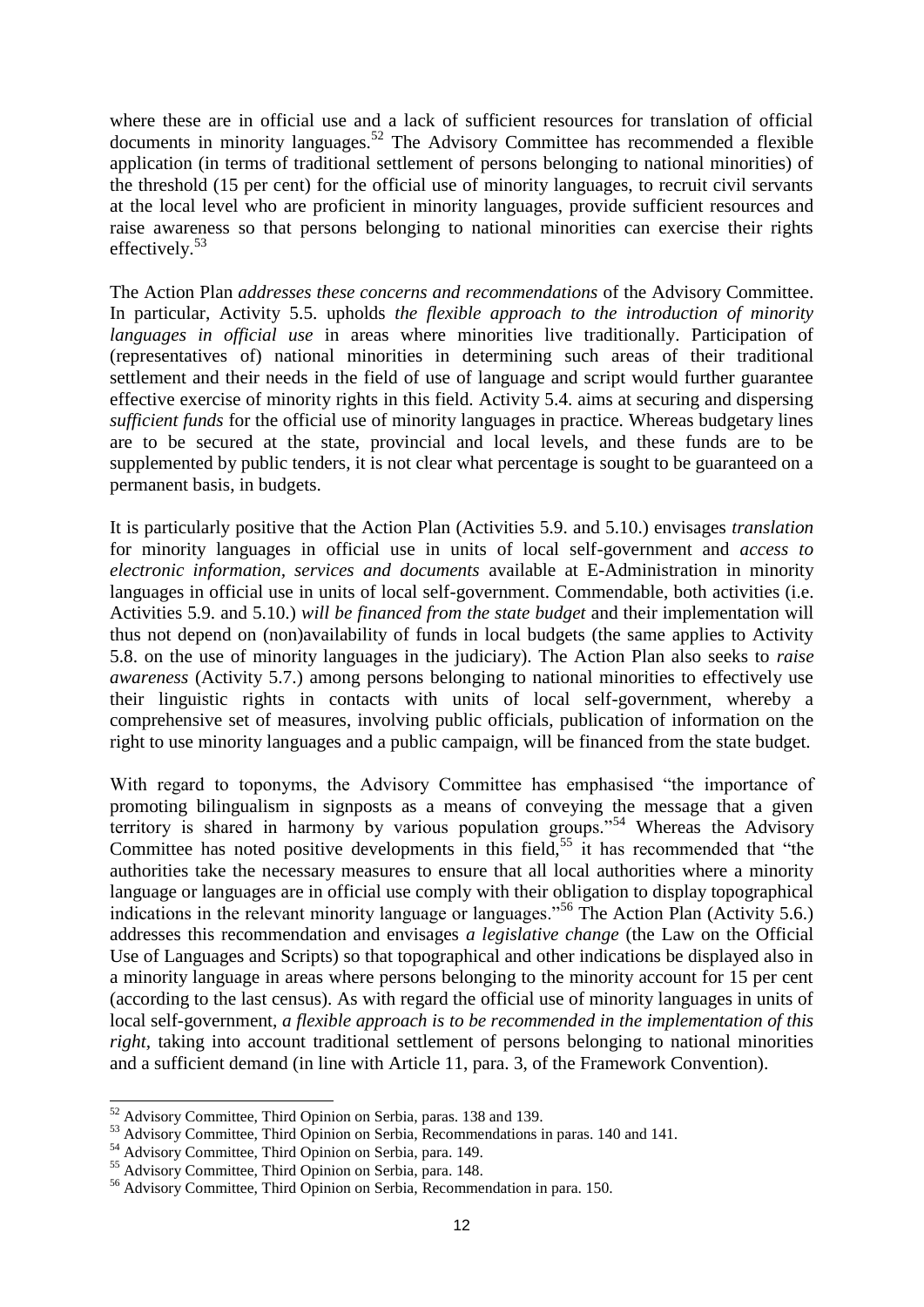#### **4.VI. Education**

The Action Plan (VI. Strategic objective) aims to improve the position and to encourage the realisation of the rights of persons belonging to national minorities in the field of education. The Action Plan identifies two models that exist of present, and a number of obstacles (as spelled out by the Advisory Committee, see below), including the insufficient proficiency in the Serbian language of a part of the teaching staff in Serbia and of some pupils belonging to different national minorities. The Action Plan identifies two core problems in this field: insufficient implementation of the existing legislation as well insufficient regulations of some aspects of education in Serbia. *The Action Plan thus envisages much greater changes* than suggested by the Advisory Committee.

In the area of education, the Advisory Committee has paid special attention to teacher training and textbooks (in context of Article 12 of the Framework Convention for the Protection of National Minorities)<sup>57</sup> and to teaching in and of minority languages (in the context of Article 14 of the Framework Convention for the Protection of National Minorities). Despite a number of measures in place to secure teachers training and textbooks for teaching in and of minority languages, the Advisory Committee has observed a number of obstacles, such as insufficient funds, low circulation of those textbooks, lengthy process leading to the actual distribution of textbooks and lack of harmonisation with the school syllabus in Serbia.<sup>58</sup> It has further observed some problems in availability of teachers for learning in or of minority languages, caused also by the lack of professional teacher training programmes, including at universities.<sup>59</sup> Accordingly, the Advisory Committee has recommended that the authorities "step up their efforts to ensure that the availability of textbooks in minority languages adequately reflects the needs expressed by national minorities", by effectively addressing the existing obstacles,<sup>60</sup> and to ensure "adequate opportunities for teacher training of teaching in and of minority languages […] and that the demands of national minorities in this regard are rapidly followed up."<sup>61</sup>

With regard to teaching in and of minority languages the Advisory Committee has established that the "number of schools providing such instruction and the number of pupils receiving it varies widely depending on the situation of the various national minorities concerned."<sup>62</sup> Whereas it has welcomed "the broad offer of teaching in and of minority languages available in Serbia", the Advisory Committee has also identified a number of obstacles, such as the need to carry out formal surveys to establish the demand, lack of political at the local level, resistance of some school principals, inconvenient times and places of such classes and the lack of adequate textbooks.<sup>63</sup> It has encouraged the Serbian authorities "to continue providing

 $<sup>57</sup>$  In the context of Article 12, the Advisory Committee has also commented on the situation of the Roma in the</sup> education sphere (Advisory Committee, Third Opinion on Serbia, paras. 158–162) and to the issue of recognition of diplomas and equal opportunities in access to higher education (Advisory Committee, Third Opinion on Serbia, paras. 163–168), neither of which is dealt with in the Action Plan. The recognition of diplomas in general is subject of Activity 6.10.

 $3<sup>3</sup>$  Advisory Committee, Third Opinion on Serbia, para. 154.

<sup>59</sup> Advisory Committee, Third Opinion on Serbia, para. 155.

<sup>60</sup> Advisory Committee, Third Opinion on Serbia, Recommendation in para. 156.

<sup>&</sup>lt;sup>61</sup> Advisory Committee, Third Opinion on Serbia, Recommendation in para. 157.

<sup>62</sup> Advisory Committee, Third Opinion on Serbia, para. 171.

<sup>63</sup> Advisory Committee, Third Opinion on Serbia, para. 172.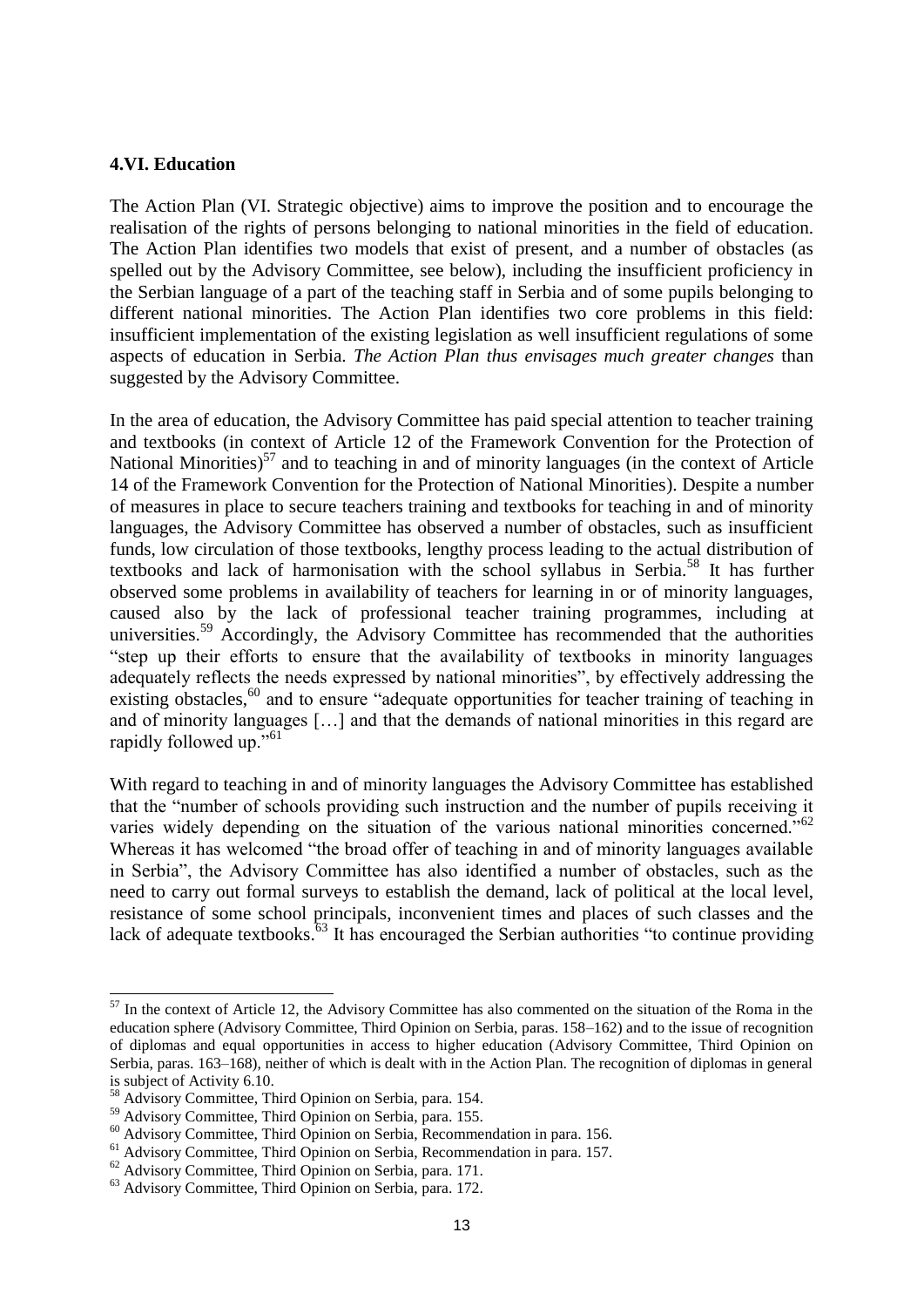education in minority languages and to ensure that restrictions are reduced" and to "remove all unnecessary obstacles to the exercise of the right to education in minority languages". <sup>64</sup>

The Action Plan addresses above-mentioned issues (textbooks, teacher training, education in and of minority languages), but *as part of the broad reform of education* as applicable to the learning in and of minority languages. The specific activities are thus *numerous and gradual*, ranging from a comprehensive analysis of different models of education, state of affairs in Serbia with recommendations to introduce new models of education (Activity 6.1.), the formation of a group on minority language education (Activity 6.2.), the development and application of a model of minority language education through the legislative changes (Activity 6.3.), the monitoring of quality of minority language education (Activity 6.4.), the improvement of teacher training enabling teachers to gain the competence in minority language and in Serbian (Activity 6.5.), further development of minority language teacher training (Activity 6.6.), teacher training for Serbian as a second language (Activity 6.7.), the development of language standard for Serbian as a second language and its implementation (Activity 6.8.), the implementation of the programme for teaching Serbian as the second language (Activity 6.9.), recognition of foreign higher education degrees (Activity 6.10.), the availability of textbooks and didactic materials (Activity 6.11.), changes of the Law on Higher Education so as to provide for professional help for teaching of terminology in the languages of national minorities (Activity 6.12.), the optimisation of the network of schools and classes with minority language teaching (6.13.), strengthening the capacity of professional and inspection services (Activity 6.14.), enhancing the educational role of schools in developing tolerance and preventing segregation (6.15.), bilateral co-operation including the signing of bilateral agreements with 'kin-states' and co-operation with regards to teachers and textbooks (Activities 6.16., 6.17., 6.18. and 6.19.), the advancement of the status of elective course 'mother tongue/language with elements of national culture' in primary and secondary schools (Activity 6.20.), the campaign to inform children and parents on popularisation of various models of minority language education (Activity 6.21.), and the introduction of an elective course 'language of the social milieu (language of a national minority)'.

This comprehensive list of activities can be interpreted both *as providing an opportunity* to improve the present state of affairs with regard to access of persons belonging to national minorities to learn their minority language and be fluent in the Serbian language, and as *potentially posing further and new obstacles* to their access to minority rights in the field of education.

*The gradual approach*, based on a comprehensive analysis as the first step, is to be welcomed. So is *participation of national minorities* (through national councils of national minorities) as partners in this activity (Activity 6.1.). However, among the numerous activities such national minority participation is explicitly spelled out only in Activity 6.11. on textbooks and didactic materials and in the very important Activity 6.15. on strengthening the educational role of schools in developing tolerance and preventing segregation. Continuous and effective *participation of national minorities is particularly important*, and the Action Plan should explicitly mention it, at least with regard to the optimisation of the network of schools (Activity 6.13.) so as to prevent the occurrence of new obstacles in access to rights of persons belonging to national minorities and to effectively participate in the development of new criteria for opening of minority language classes.

<sup>-</sup> $64$  Advisory Committee, Third Opinion on Serbia, Recommendations in paras. 174 and 175, respectively.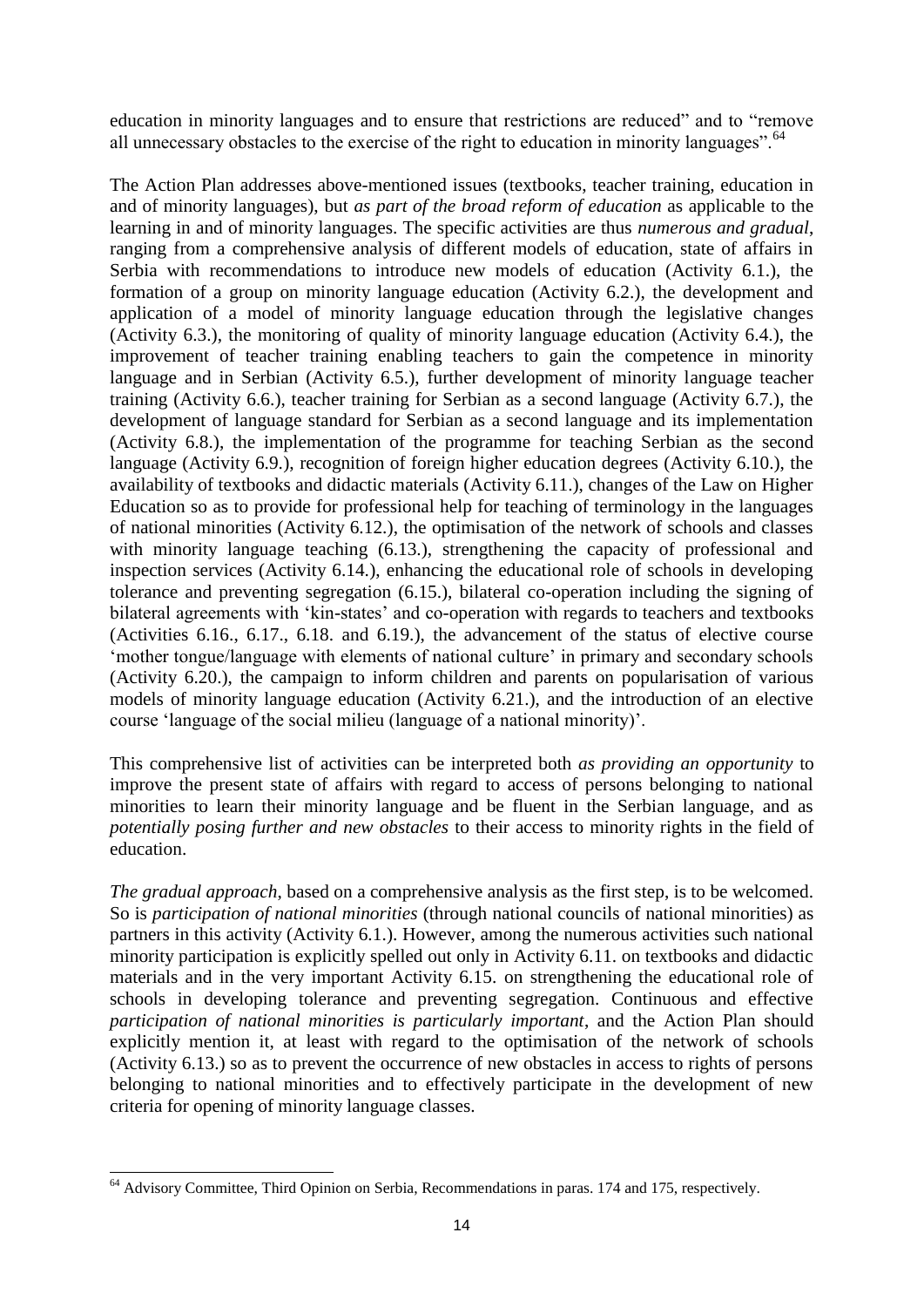Whereas *bilateral co-operation* can contribute to the fulfilment of the strategic objective in the field of education (as well as contribute to promotion of tolerance, stability and peace in the region, see below 4.XI. on international co-operation), *this should not negatively affect access to rights of persons belonging to national minorities without a 'kin-state'*.

In general and in line with the Framework Convention for the Protection of National Minorities (Article 14), this comprehensive reform should be carried out with a view to ensuring, where there is sufficient demand, *adequate opportunities for persons belonging to national minorities in education in and of minority languages*, *in close co-operation and effective participation of (representatives of) national minorities*. More attention should be devoted to what Activity 6.15. defines as *educational role* of schools in the sense of schools actively seeking ways to prevent, rather than enable, segregation and developing programmes on *multiculturalism and integration of the Serbian society as a whole*.

#### **4.VII. Democratic participation**

In its Section on democratic participation, the Action Plan (VII. Strategic objective) sets a strategic objective to develop effective mechanisms of democratic participation of national minorities. This includes effective participation of national minorities in the electoral process and their adequate representation in elected bodies at national, provincial and local levels. The mechanism to achieve this is the legislative change, which includes a plan to change the Constitution. The Action Plan specifies activities to this effect that start with a comprehensive legal analysis (Activity 7.1.), identification of best practices of democratic participation of national minorities, including numerically smaller ones (Activity 7.2.) and measures to change the normative framework for democratic participation of national minorities in Serbia (Activities 7.3. and 7.4.).

This strategic objective and the corresponding activities seek to *address the existing different opportunities* for different national minorities for democratic participation, with notable differences as persistently identified by the Advisory Committee,<sup>65</sup> *between numerically bigger and numerically smaller communities*. To achieve the strategic objective, *effective participation* of national minorities has to start with the very activities planned in the Action Plan and Activities 7.1. (the legal analysis) and 7.2. (identification of potential models) *envisage co-ordination with national councils of national minorities*.

This Section of the Action Plan thus *directly fulfils the recommendation* of the Advisory Committee, in which it has encouraged the Serbian authorities to continue promoting effective participation of national minorities in electoral process, but also to "promote a more effective participation of numerically smaller national minorities in elected bodies at national level", 66 whereas it is unclear if, or to what extent, the Action Plan also aims to address the Advisory Committee's recommendation to "consider reviewing the provisions in place regarding the election of members of parliament in order to avoid abuse of the more flexible provisions regarding national minority parties".<sup>67</sup>

<sup>&</sup>lt;sup>65</sup> Advisory Committee, Third Opinion on Serbia, paras. 176, 179 and Recommendation in para. 180.

<sup>66</sup> Advisory Committee, Third Opinion on Serbia, Recommendation in para. 180.

<sup>67</sup> Advisory Committee, Third Opinion on Serbia, Recommendation in para. 180.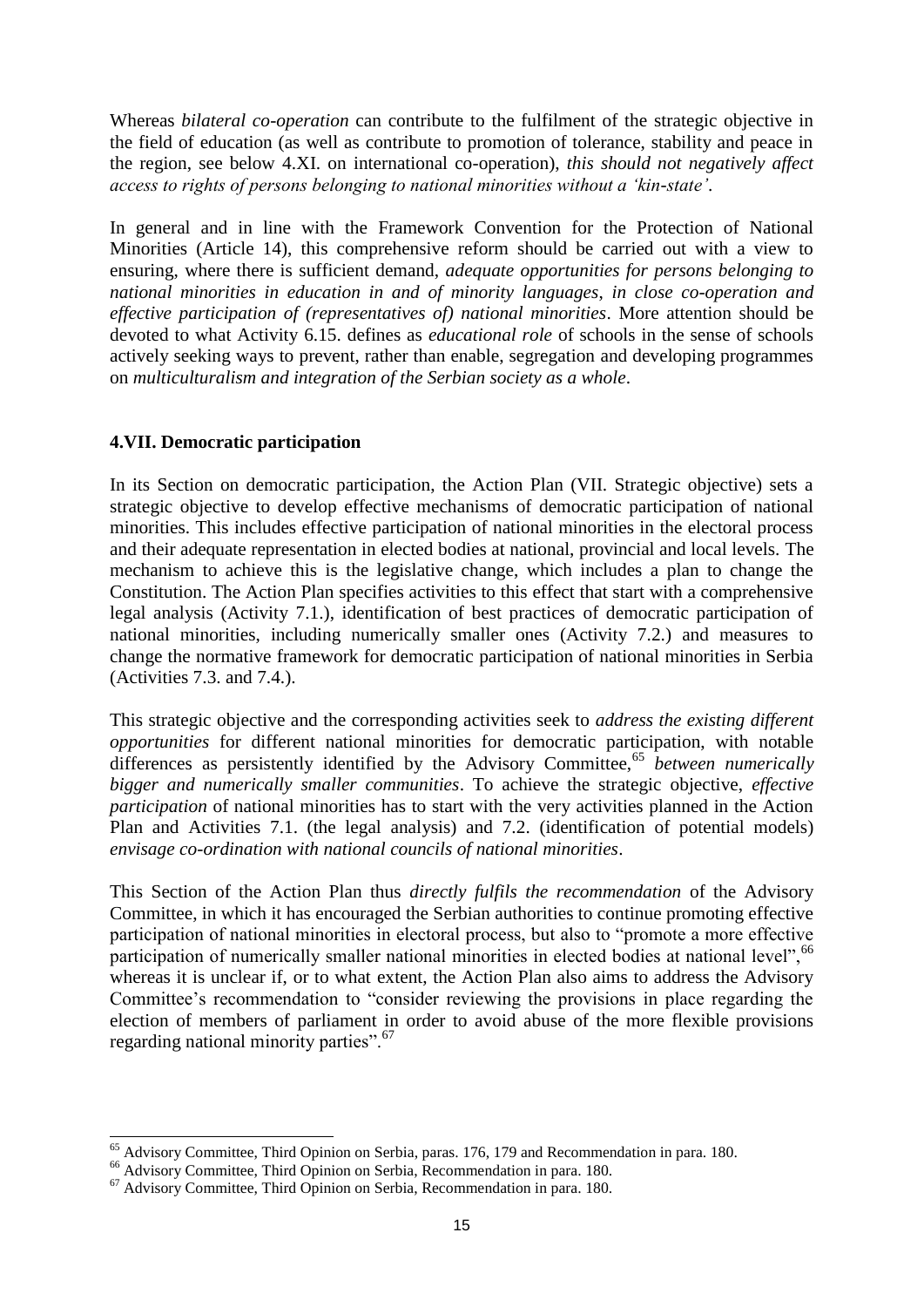#### **4.VIII. Adequate representation of persons belonging to national minorities in the public sector and public enterprises**

The Action Plan (VIII. Strategic objective) aims to take measures to collect comprehensive information on representation of national minorities in public administration at all levels, in full respect of personal data protection, and implement decisive measures to address underrepresentation of national minorities in public administration and public enterprises. The goal is to achieve adequate/proportional representation of national minorities in public administration at all levels. This goal *directly addresses the identified concerns* of the Advisory Committee.

Namely, the Advisory Committee has found it difficult to assess the issue of adequate representation of national minorities in public administration due to a lack of data.<sup>68</sup> Still, it has been able to establish that relatively few problems appear with the participation of minorities in local administrative bodies in areas "where persons belonging to national minorities live compactly", but they "remain significantly under-represented in state-level public administrations and public enterprises."<sup>69</sup> Further, there are differences also between persons belonging to different minorities, in public administration, the judiciary and the police.<sup>70</sup> Accordingly, the Advisory Committee has reiterated the need to collect data, while fully respecting international standards on personal data collection (see above, part  $4.I.$ ).<sup>71</sup> and "to take vigorous measures to address the under-representation of national minorities in public administration, particularly at state level", in the judiciary, and "to create a multi-ethnic police force" as well as ensure adequate representation of national minorities in the police force (especially Bosniacs). $^{72}$ 

The achievement of the strategic objective in this section of the Action Plan will begin by legislative change of the Law on National Minorities, with a view to enabling the introduction of *affirmative action in employment in the public sector* (Activity 8.1.). Continuous consultation of minority representatives is important in this process. A comprehensive analysis of the situation is to be carried out with a view to determining the criteria and standards for prescribing adequate representation of national minorities in particular parts of the public sector (Activity 8.2.), which does not explicitly envisage participation of national minorities. Further legislative changes are envisaged on employment in autonomous regions and units of local self-government (Activity 8.4.), and these activities should be carried out in *consultation with minority representatives*. This activity includes the introduction of keeping personal records, which will include information of employee's education in minority languages. Further, minority language proficiency is to be regulated, and defined as a condition for occupying certain post, with a view to guaranteeing access to the right to use minority language in communication with public administration where the minority language is in official use in a unit of local self-government (Activity 8.5.). This is a very important measure and *consultation* with (representatives of) national minorities has to be secured throughout the duration of this activity.

With regard to the judiciary, an analysis of the situation (Activity 8.6.) is to be followed by the development of the criteria and standards for the assessment of qualification, competence

<sup>&</sup>lt;sup>68</sup> Advisory Committee, Third Opinion on Serbia, para. 182.

<sup>&</sup>lt;sup>69</sup> Advisory Committee, Third Opinion on Serbia, para. 183.

<sup>70</sup> Advisory Committee, Third Opinion on Serbia, paras. 183–185.

<sup>71</sup> Advisory Committee, Third Opinion on Serbia, Recommendation in para. 186.

<sup>72</sup> Advisory Committee, Third Opinion on Serbia, Recommendation in para. 187.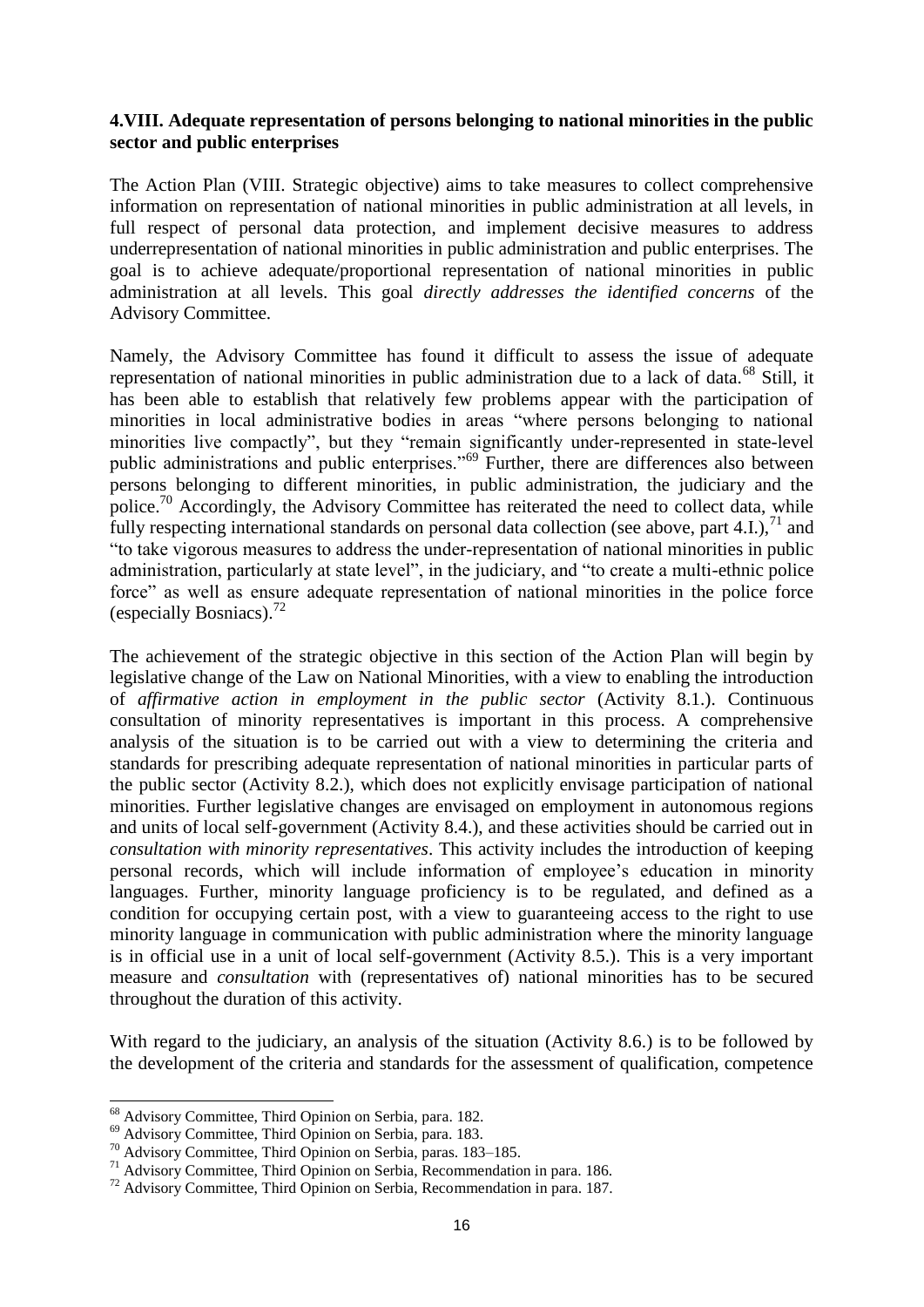and trustworthiness of candidates for prosecutorial functions and for judges (Actions 8.7. and 8.8.). Importantly, these activities seek to secure adequate representation of national minorities and linguistic competence in national minority languages in use in courts. Further activities are planned to evaluate access of national minorities to the judicial system (Activity 8.9.), to provide for the training of judges (Activity 8.12.), to organise a joint workshop on access of national minorities to legal aid (Activity 8.10.) and to organise a roundtable on final recommendations on the improvement of relations with the civil society and on access of national minorities to the judicial system (Activity 8.11.). The two latter activities are the only activities in this section of the Action Plan that specifically envisage *participation* of representatives of national minorities.

Several promotional activities (Activities 8.13., 8.14., 8.15., 8.16. and 8.17.) address minority representation in the police force. Language courses, of both Serbian and minority languages, are to be offered (Activities 8.18. and 8.19.). All these activities appear to be largely focused on promotion, and are to be carried out by the Ministry of the Interior. It is *difficult to expect that such activities can lead to multi-ethnic composition of the police force* as recommended by the Advisory Committee, or indeed to a more adequate representation in the police force of persons belonging to national minorities that are presently under-represented in the police. No participation of national minorities, the civil society or other actors is envisaged.

Whereas full implementation of the Law on the Central Registry of Employees in the Public Sector and Public Enterprises that will ensure credible data on national minority representation is envisaged for end of 2017 (Activity 8.20.), the Government is committed to follow with a preparation of *a four-year plan of employment* of persons belonging to national minorities in public sector and public enterprises, including as a result of *affirmative measures* taken to reach their adequate representation. This is an important step towards securing adequate representation of persons belonging to minorities, that takes into account the need to collect the data, prepare the registry and finally a four-year plan to meet the target.

#### **4.IX. National councils of national minorities**

The Action Plan (IX. Strategic objective) seeks to improve the status and operation of national councils of national minorities. This objective is both very important and very demanding, given the challenges stemming from the Law on National Councils of National Minorities as well as the status of national councils of national minorities as a form of minority selfgovernment (Action Plan, IX. Current overview).

The Action Plan (*ibid*.) recognises that individual provisions of the Law on National Councils of National Minorities are not in conformity with the Constitution (as established by the Constitutional Court in 2014) and that there are a number of difficulties with its implementation in practice. These have been known for a while. Thus, the Advisory Committee has welcomed the enactment in 2009 of the Law on National Council of National Minorities, which has been recognised as setting up "a generous system in favour of national minority councils, covering a range of fields and granting the councils very wide-ranging competences",<sup>73</sup> but it has also observed "serious problems regarding its implementation in practice"<sup>74</sup> Indeed, several initiatives for its constitutional review (as well as the decision of the Constitutional Court in 2014) have signalled a certain level of dissatisfaction with the Law

<sup>-</sup><sup>73</sup> Advisory Committee, Third Opinion on Serbia, para. 190.

<sup>74</sup> Advisory Committee, Third Opinion on Serbia, para. 190.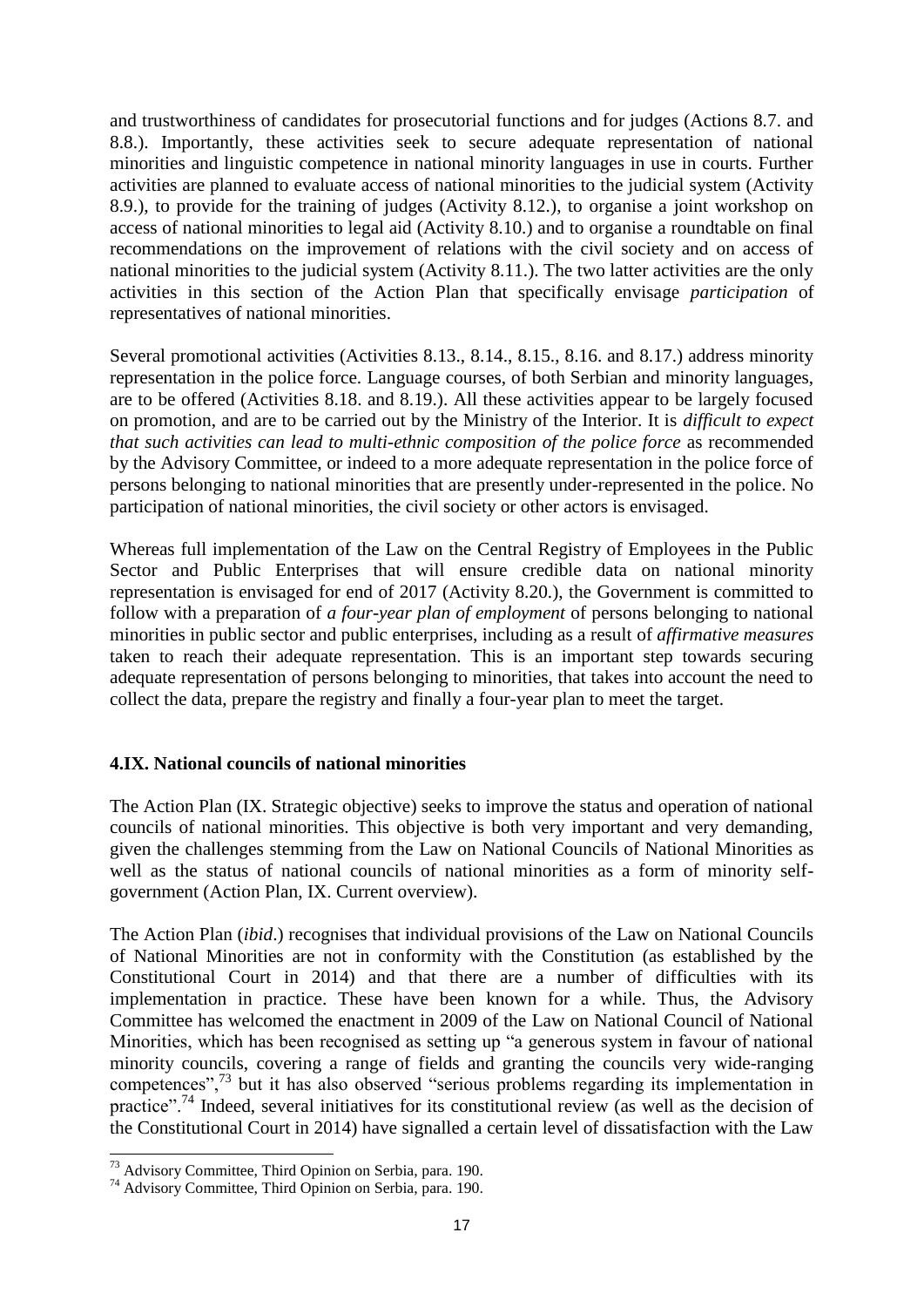and uncertainty about the effects of some decisions of councils.<sup>75</sup> The Advisory Committee has itself strongly encouraged the authorities to revise the Law, "in close consultation with representatives of all national minorities and of civil society."<sup>76</sup>

The Action Plan (IX. Current overview) *directly follows this recommendation* of the Advisory Committee and envisages either a drafting of a new law or a thorough revision of the existing Law, which will be harmonised with other regulations in Serbia's legal system. Additionally, the Action Plan (*ibid*.) sets to prepare a by-law on the operation of the Fund for national minorities (established in accordance with the Law on National Minorities) for the promotion of social, economic, cultural and general development of national minorities. With the operationalisation of the Fund for national minorities national council of national minorities could finally *benefit from the existence of the Fund*.

Given the commitment of the Government to *thoroughly revise* the Law on National Councils of National Minorities or adopt a new law, the already identified problematic aspects of the present Law need to be recalled and duly addressed.

The Advisory Committee has noted "that many of the difficulties that have arisen in the implementation of the Law flow directly from contradictions between this Law and other legislation", with one of the most significant problems being the declaration by a national minority council of an institution of particular interest to the national minority council concerned.<sup>77</sup> The latter, which affects the disbursement of funds, "leaves broad scope for abuse of this right", and the Law does not address how possible conflicts can be resolved.<sup>78</sup>

As with regard to other aspects of minority rights in Serbia, the Advisory Committee has also observed regional inequalities between national minority councils, whereby national minority councils of (numerically smaller) national minorities outside of Vojvodina are left behind as they do not receive funds from a provincial budget.<sup>79</sup>

Importantly, national minority councils – set up only at the national level (and not local level), one for each national minority – have affected recognition and respect of diversity within individual national minorities, whereas the entire national minority council system "may lead to fragmentation in the representation of minorities, in so far as each council represents only the interests of a single national minority and little has been done to encourage co-operation between various councils."<sup>80</sup> To counterbalance these potential problems, the Advisory Committee has promoted the establishment of councils for inter-ethnic relations in all units of local self-government with an ethnically mixed population.<sup>81</sup> This would complement national minority councils, and also address the observed phenomenon of politicisation of some national minority councils.<sup>82</sup> Any revision of the Law would need to be based on a broad involvement of national minorities and the civil society.<sup>83</sup>

<sup>&</sup>lt;sup>75</sup> Advisory Committee, Third Opinion on Serbia, para. 190.

<sup>&</sup>lt;sup>76</sup> Advisory Committee, Third Opinion on Serbia, Recommendation in para. 200.

<sup>&</sup>lt;sup>77</sup> Advisory Committee, Third Opinion on Serbia, para. 194.

<sup>&</sup>lt;sup>78</sup> Advisory Committee, Third Opinion on Serbia, para. 194.

 $79$  Advisory Committee, Third Opinion on Serbia, para. 195.

<sup>80</sup> Advisory Committee, Third Opinion on Serbia, para. 196.

<sup>&</sup>lt;sup>81</sup> Advisory Committee, Third Opinion on Serbia, para. 197 and Recommendation in para. 202.

<sup>82</sup> Advisory Committee, Third Opinion on Serbia, para. 198.

<sup>&</sup>lt;sup>83</sup> Advisory Committee, Third Opinion on Serbia, Recommendation in para. 200, see also para. 199.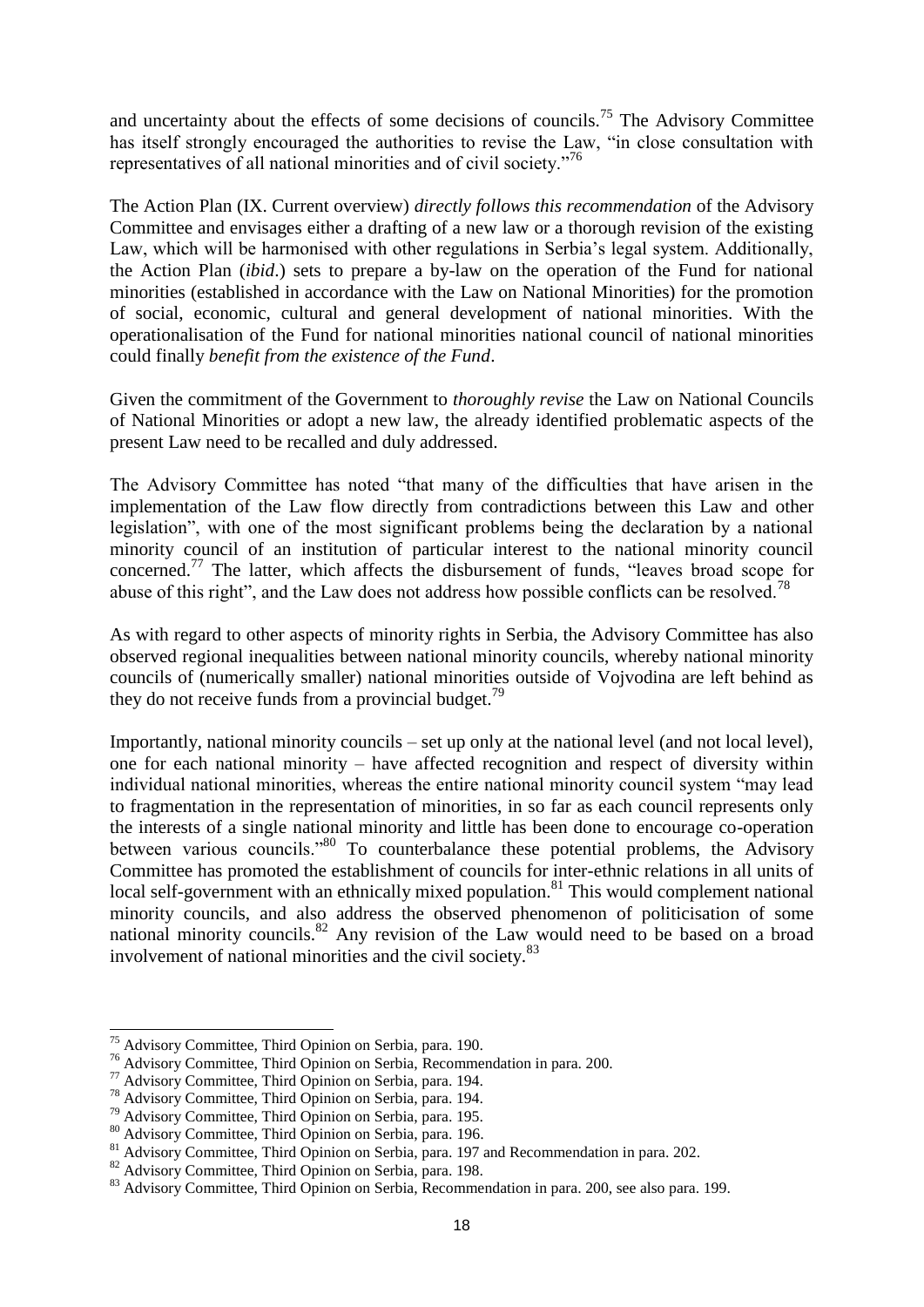With a view to improving the status and operation of national councils of national minorities the Action Plan (IX. Impact indicator) requires the creation of *a proper legal framework, operationalisation of the budget fund* for national minorities. Additionally, the Action Plan (*ibid*.) also expects *an increased number of councils for inter-ethnic relations in ethnically mixed municipalities*. The latter indicator directly corresponds to the recommendation of the Advisory Committee, which has promoted such council in *all* ethnically mixed units of local sell-government, which is the purpose of Activity 9.10.

The demanding strategic objective of the Action Plan in the field of national councils of national minorities is to be achieved through ten activities (Action Plan, Activities 9.1.–9.10.), beginning with an analysis of the legal framework for minority protection in Serbia, with a special focus on financial aspects of the framework at the national, provincial and local levels (Activity 9.1.). In line with the recommendation of the Advisory Committee on the involvement of national minorities and the civil society in the process of addressing the problems surrounding the Law on National Councils of National Minorities, Activity 9.2. envisages a round table, *with a broad participation* of all national councils of national minorities, the interested expert community and NGOs, addressing the contentious aspects of the implementation of the Law and formulating recommendations. Similarly, a multi-sectoral working group that is to draft a new Law on National Councils of National Minorities is to enable *active participation of national councils of national minorities* (Activity 9.3.).

In terms of addressing several concerns of the Advisory Committee, Activity 9.4. is particularly important. Not only does it envisage a revision of the existing Law or the drafting of a new one based on the analysis and recommendations of the working group (i.e. based on the outcomes of Activities 9.1. and 9.3.), but it seeks to draft such legislation on national councils of national minorities that will *ensure these councils to fully contribute to the integrated society*. Such an integrated society is to be developed, among others, by national councils acting as institutions responsible for *improving societal integration*, by *decreasing the politicisation of national councils* (with rules on division of powers and the principle of incompatibility of high political functions with the function in a national council of national minorities), and by *increasing co-operation* between state bodies and national councils and among the national councils of national minorities.

Further, regulations on fund allocation from the state budget for the functioning of national councils and for fund allocation are to be adopted (Activities 9.5. and 9.6.); necessary financial resources for the Budget Fund for national minorities is to be secured for various programme activities and projects of national minority councils and NGOs dealing with national minority issues (Activity 9.7.). Importantly, training is to be provided for national councils of national minorities on, among others, protection from discrimination, antidiscrimination legislation and on recognition of types of and grounds for discrimination, and their management and financial reporting capacities are to be strengthened (Activity 9.8.).

As recommended by the Advisory Committee, the Action Plan (Activities 9.9. and 9.10.) further aims to strengthen inter-ethnic relations, by renewing the work of the Council for National Minorities and by paving the way for the creation of councils for inter-ethnic relations in all ethnically mixed municipalities. Funds for the functioning of those councils are to be secured in budgets of units of local self-government, and the process of their formation is to be supervised and such supervision paid by the state budget (Activity 9.10.).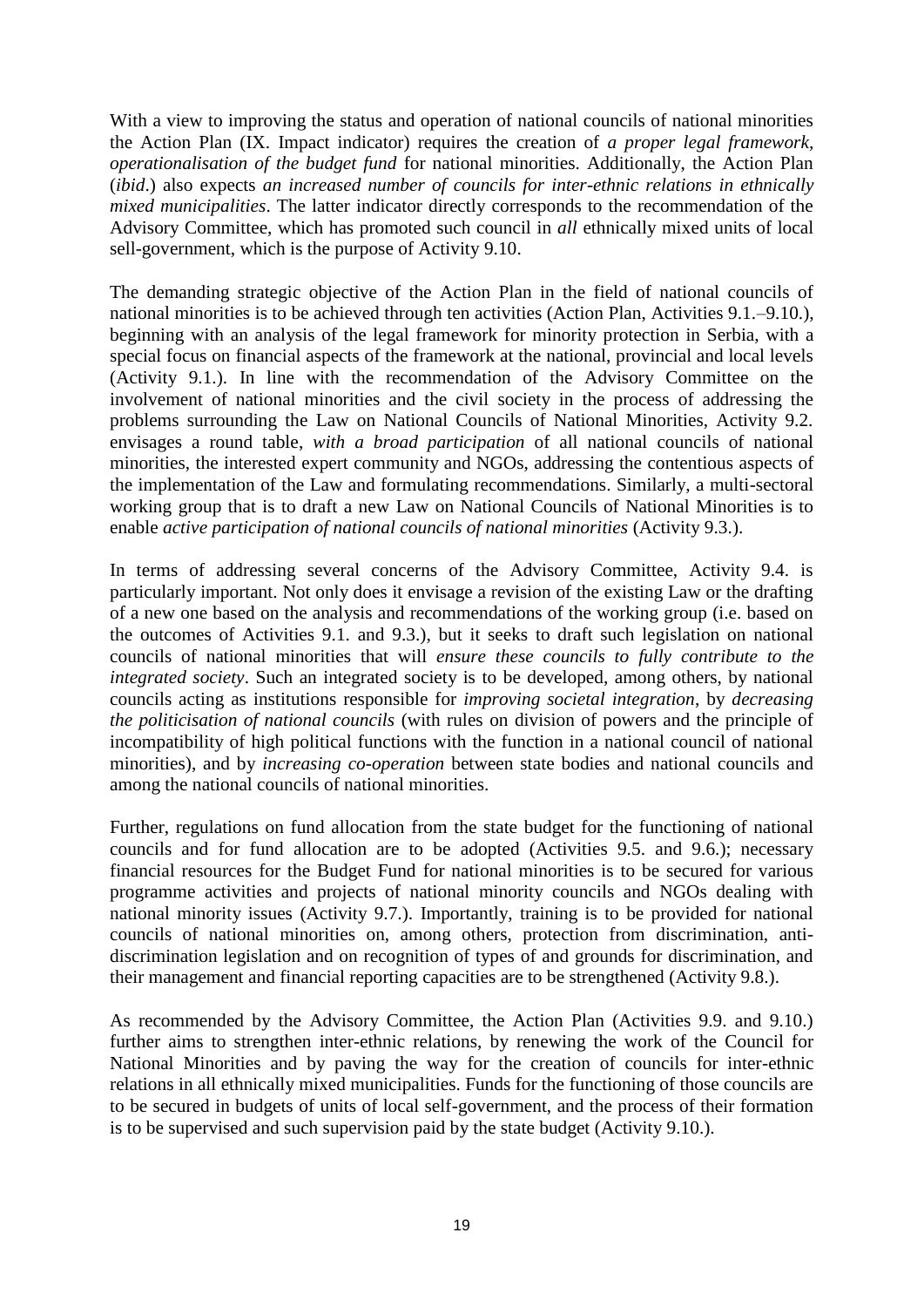The reform of the legislation on national councils of national minorities *should address the specific concerns* of the Advisory Committee (see above) so that the identified problems (e.g. the self-identification of persons belonging to minorities and diversity within national minorities, but also regional disparities) do not persevere.

#### **4.X. Economic status of persons belonging to national minorities**

The Action Plan (X. Current overview) pays special attention to securing access to minority rights for those persons belonging to national minorities who live in less developed areas of Serbia where their socio-economic situation is very difficult. Serbia thus aims to improve the economic situation of persons belonging to minority communities (Action Plan, X. Strategic objective). Special attention is devoted to *improving the economic status of the Roma*, by increasing their access to the labour market (in line with the new strategy on the Roma, see Part 5. below), and *the economic situation* in Eastern Serbia, municipalities of Preševo, Bujanovac and Medveđa (Action Plan, X. Overall result). Two continuous activities are envisaged to this effect: strengthening the economic position of the Roma through the full implementation of the action plan for implementing a new Roma strategy (Activity 10.1.) and economic recovery and development of underdeveloped regions traditionally inhabited by persons belonging to national minorities through a recovery of firms, support to small and medium enterprises and attracting investment (Activity 10.2.). Here, investment of 'kinstates' of minorities living in such areas is somewhat expected (Action Plan, X. Current overview) although the envisaged activities in this Section of the Action Plan are to be financed from the state budget, and possibly IPA funds.

The Advisory Committee has stressed continuously that increased attention needs to be paid to the situation of persons belonging to national minorities who live in economically less developed areas of Serbia.<sup>84</sup> The Advisory Committee has also emphasised that in addition to adopting positive measures aimed at addressing the situation of persons belonging to national minorities in less developed regions, such measures should be designed, implemented and evaluated with a due involvement of and consultation with representative of those minorities.<sup>85</sup> Unfortunately, the present Action Plan *does not specify how representatives of national minorities in those regions will be involved in the planned activities*.

#### **4.XI. International co-operation**

With a view to improving minority protection in the region, the Action Plan (XI. Current overview) seeks effectively to implement the exiting bilateral agreements through a more active work of bilateral committees, but also to intensify informal cross-border co-operation, expand the network of countries with bilateral agreements, and to promote tolerance, prosperity, stability and peace in the region. Although the Action Plan (*ibid*.) somewhat unfortunately assumes that the conclusion of bilateral agreements involves protection of rights of a certain national minority in Serbia and of Serbs in the other state party to the bilateral agreement, which limits a possible number of such agreements, its concrete activities broaden this by planning *to conclude bilateral and multilateral agreements on issues of importance to the region or inter-state relations, such as minority protection* (Activity 11.1.).

<sup>-</sup><sup>84</sup> Advisory Committee, Third Opinion on Serbia, para. 203, see also Recommendation in para. 207.

<sup>&</sup>lt;sup>85</sup> Advisory Committee, Third Opinion on Serbia, para. 205, see also Recommendation in para. 208.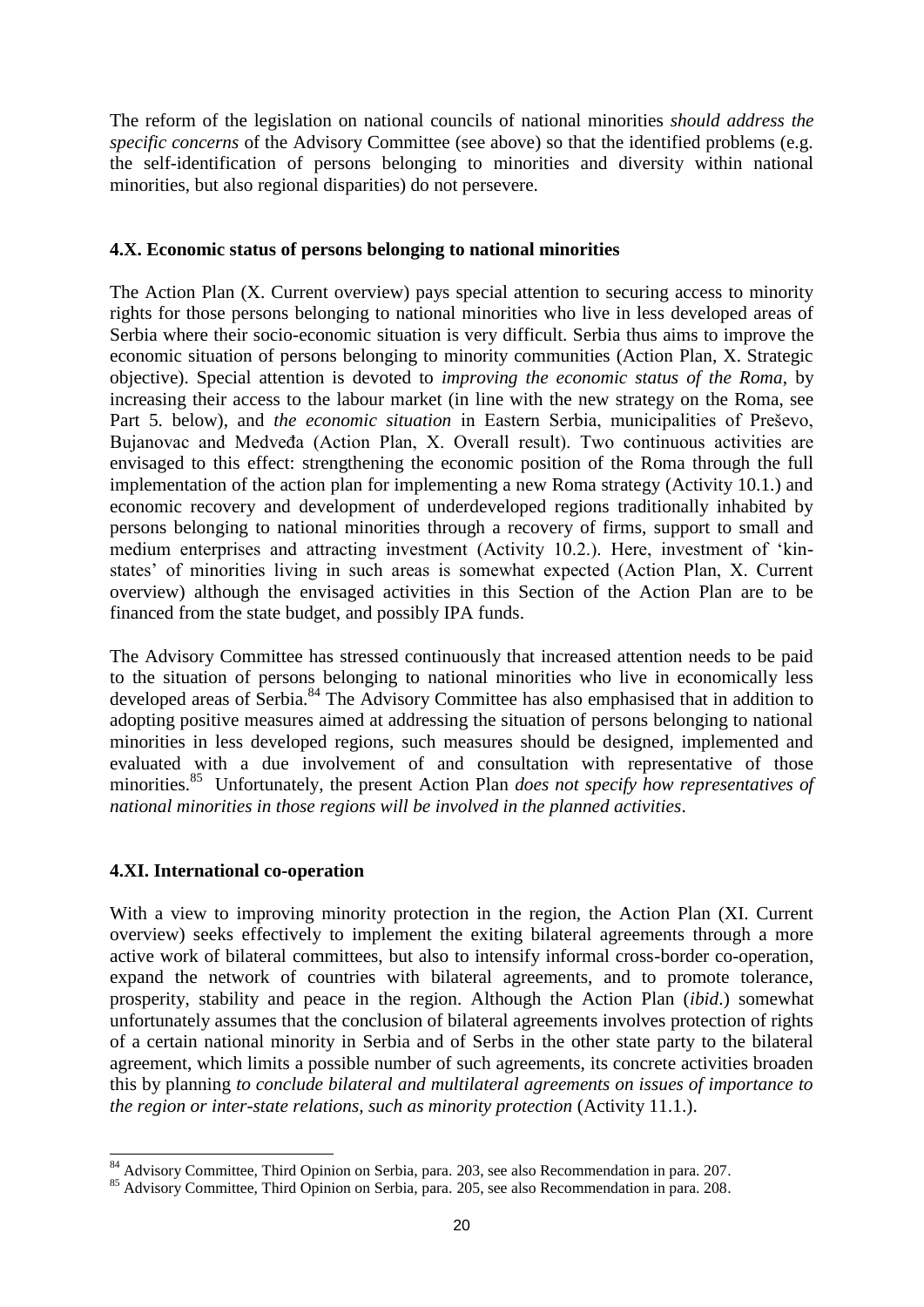The Action Plan (XI. Strategic objective) thus aims to promote international co-operation between Serbia and 'kin-states' of Serbia's national minorities, in terms of the position of national minorities. Such active international co-operation is to be achieved through meetings of bilateral committees, implementation of their recommendations, activities to strengthen regional co-operation and various workshops and conference on exchange of views on and experience with best practices in the area of minority protection (Action Plan, XI. Result indicator). Regional seminars and workshops/conferences on exchange of best practices as well as on issues such as dealing with history (Activities 11.2. and 11.3.) are particularly important, and participation of the civil society is explicitly planned (Activity 11.3.). Participation of persons belonging to national minorities (in Activity 11.2., for example) would be beneficial.

Activities 11.4. and 11.5. seek to improve the *functioning and efficiency of bilateral committees*, whereas Activity 11.6. aims to *raise awareness* on possibilities and significance of cross-border co-operation of units of local self-government.

This list of activities is *fully in line with a general recommendation* of the Advisory Committee in which it has encouraged "the authorities to pursue their efforts with respect to regional co-operation and dialogue."<sup>86</sup> For bilateral agreements and informal cross-border cooperation "can contribute to the promotion of the rights of persons belonging to national minorities and of tolerance, prosperity, stability and peace in the region."<sup>87</sup>

### **5. Missing issues and issues insufficiently addressed in the Action Plan**

The most notable omission in the Action Plan (when the latter is compared with the Advisory Committee's Third Opinion on Serbia) is the set of issues applicable to the Roma, expect in Section X. of the Action Plan on the Economic status of persons belonging to minority communities). The Government has initiated the process of adopting a new Roma Inclusion Strategy in the Republic of Serbia for a ten year period (2015–2025), which is to be adopted by the end of 2015 and which is to replace the previous document titled the "Strategy for Improving the Status of Roma 2009–2015". Whereas the new Roma Inclusion Strategy has not been evaluated in the present Opinion, it would be important for Roma issues to be mainstreamed into minority protection and minority politics, with a view to recognising their double minority status (as a social and a national minority) and enabling them access to the rights of persons belonging to national minorities, in addition to equality and nondiscrimination in all areas of life.

The present Action Plan addresses the issue of internally displaced in Activity 1.9. of Section I., by informing the REA on their rights related to their personal status and to strengthen free legal help to them (see more above, Part 4.I. of this Opinion). The Advisory Committee has noted some 210,000 internally displaced persons of whom one in five is reportedly belonging to a minority, mostly the Roma.<sup>88</sup> This is a particularly vulnerable population and it is important "to find durable solutions for these persons, including local integration, and to address their lack of personal documentation as a matter of priority."<sup>89</sup> It is expected that the new Roma Inclusion Strategy will specify further measures for addressing this problem.

<sup>&</sup>lt;sup>86</sup> Advisory Committee, Third Opinion on Serbia, Recommendation in para. 212.

<sup>87</sup> Advisory Committee, Third Opinion on Serbia, para. 211.

<sup>88</sup> Advisory Committee, Third Opinion on Serbia, para. 114.

<sup>89</sup> Advisory Committee, Third Opinion on Serbia, Recommendation in para. 116.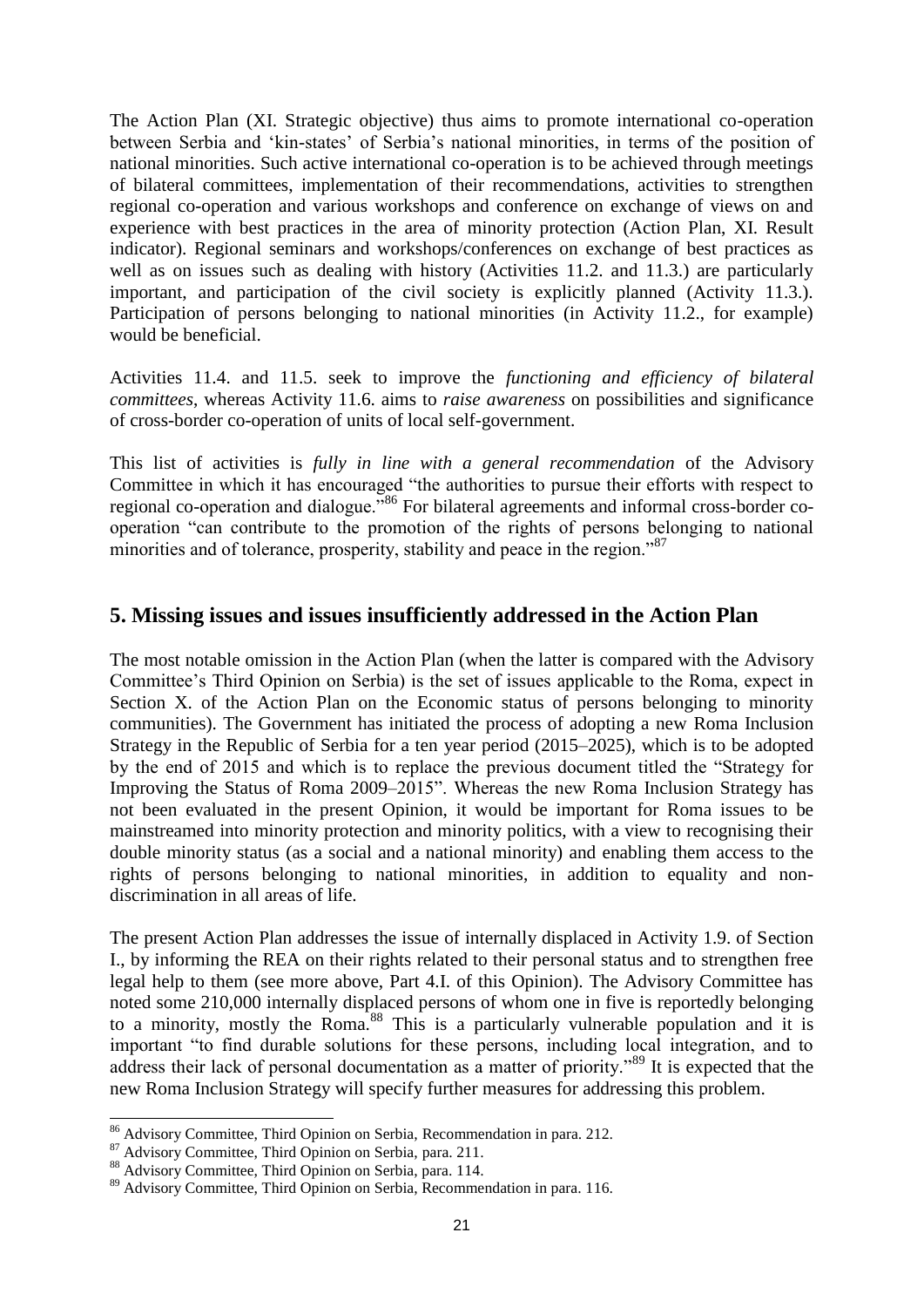The present Action Plan is also silent on the issue of recognition of diplomas issued by educational institutions in Kosovo $*^{90}$  and in the region. Whereas some progress in this field has been made, the Advisory Committee's recommendation to ensure that such diplomas "are duly and rapidly recognised" is to be recalled. $91$ 

## **6. Conclusion**

The Action Plan provides a very comprehensive set of activities aimed at fully implementing the Framework Convention for the Protection of National Minorities and thus addressing the existing concerns and possible improvements as laid down by the Advisory Committee. Financial sources are clearly earmarked, and actors responsible for and participating in carrying out the numerous activities are identified. Overall, the Action Plan addresses many issues as identified by the Advisory Committee, but some are not addressed or are addressed partially, as seen in the present Opinion.

With regard to the ambitious and positive set of planned activities as specified in the Action Plan, four issues require further attention.

Firstly, the Action Plan can be improved by explicitly mentioning consultation with and effective participation of (representatives of) national minorities, particularly where such representation is not secured through their general participation in various working groups, or where such participation is particularly beneficial. As mentioned throughout the Opinion, their participation would be most warranted in initial stages (to identify their needs) and also at the evaluation stage, which could be used by the relevant authorities to re-define the measures so as to address possible problems in the implementation of individual activities that could not be envisaged during the drafting of the Action Plan. Many activities can only be carried out by the relevant authorities, but this should not prevent their active consultation with (representatives of) national minorities.

Secondly, vague provisions in terms of finances: whereas sources of finances allocated to carry out individual activities are clearly and thoroughly identified (state budget, provincial and local budgets), the Action Plan does not specify concrete sums. One of the biggest fears in the implementation of the Action Plan is possible insufficient funds available to implement it.

Thirdly, vaguely defined indicators: every activity is matched with the body/bodies responsible for its realisation, with a deadline, financial resources and impact indicators, but the latter are typically defined in very general terms. For example, a number of trainings as an impact indicator is welcomed, but it provides no information as to how many such trainings are to be carried out, or what percentage of the potential trainees (e.g. registrars and deputy registrars in Activity 5.2.) are to benefit from such training.

Fourthly and very importantly, the Action Plan does not pay sufficient attention to integration of the Serbian society as a whole, which would be based on the promotion of national

<sup>1</sup>  $90$  Any reference to Kosovo, whether to the territory, institutions or populations, in this text shall be understood in full compliance with United National Security Council Resolution 1244 and without prejudice to the status of Kosovo.

 $91$  Advisory Committee, Third Opinion on Serbia, Recommendation in para. 167.